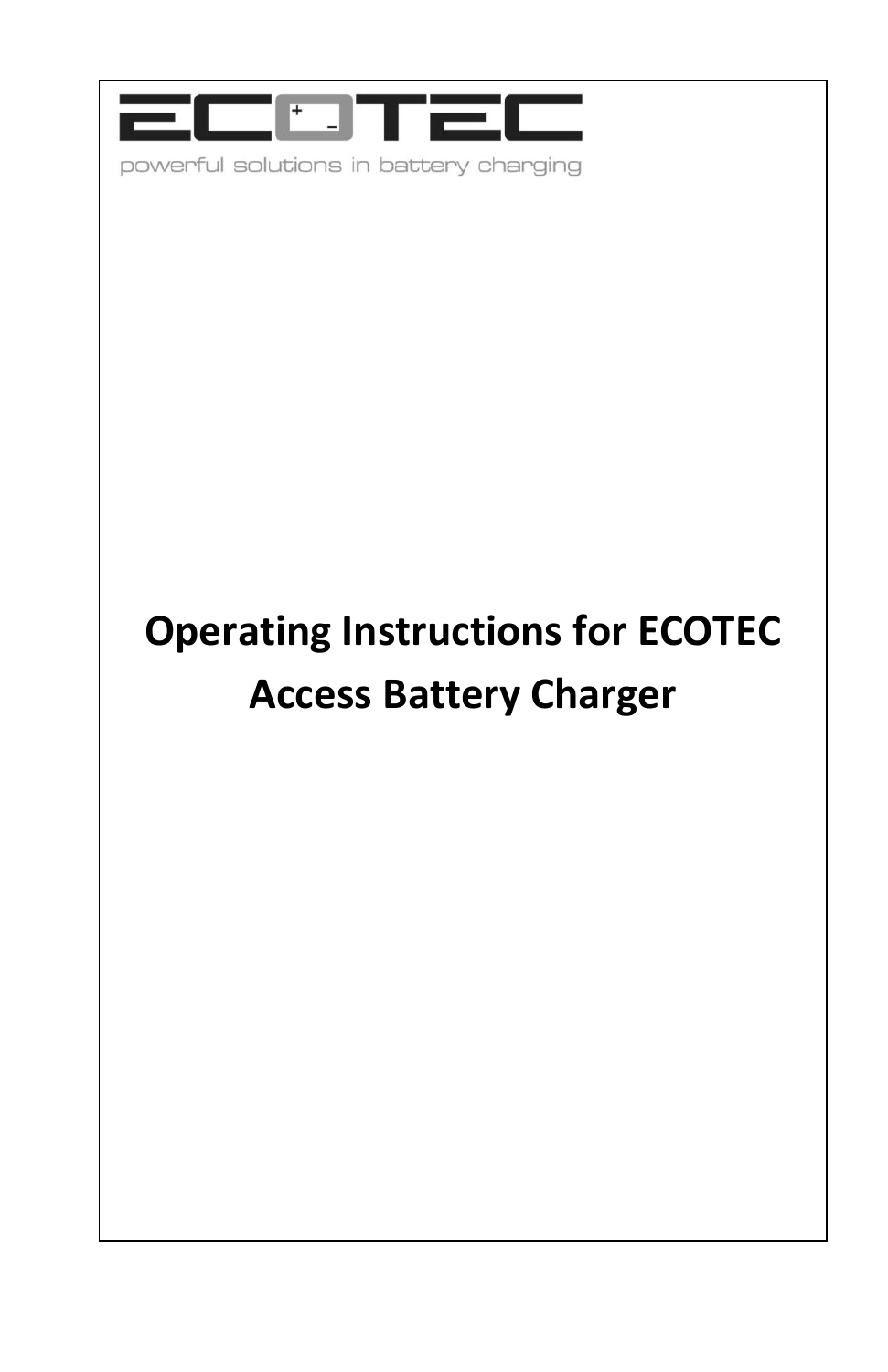### **Table of Contents**

| Maintenance & Trouble Shooting 17          |  |
|--------------------------------------------|--|
| Appendix A - Charger Curve Setting 21      |  |
| Appendix B - Best Battery Choice Setup  23 |  |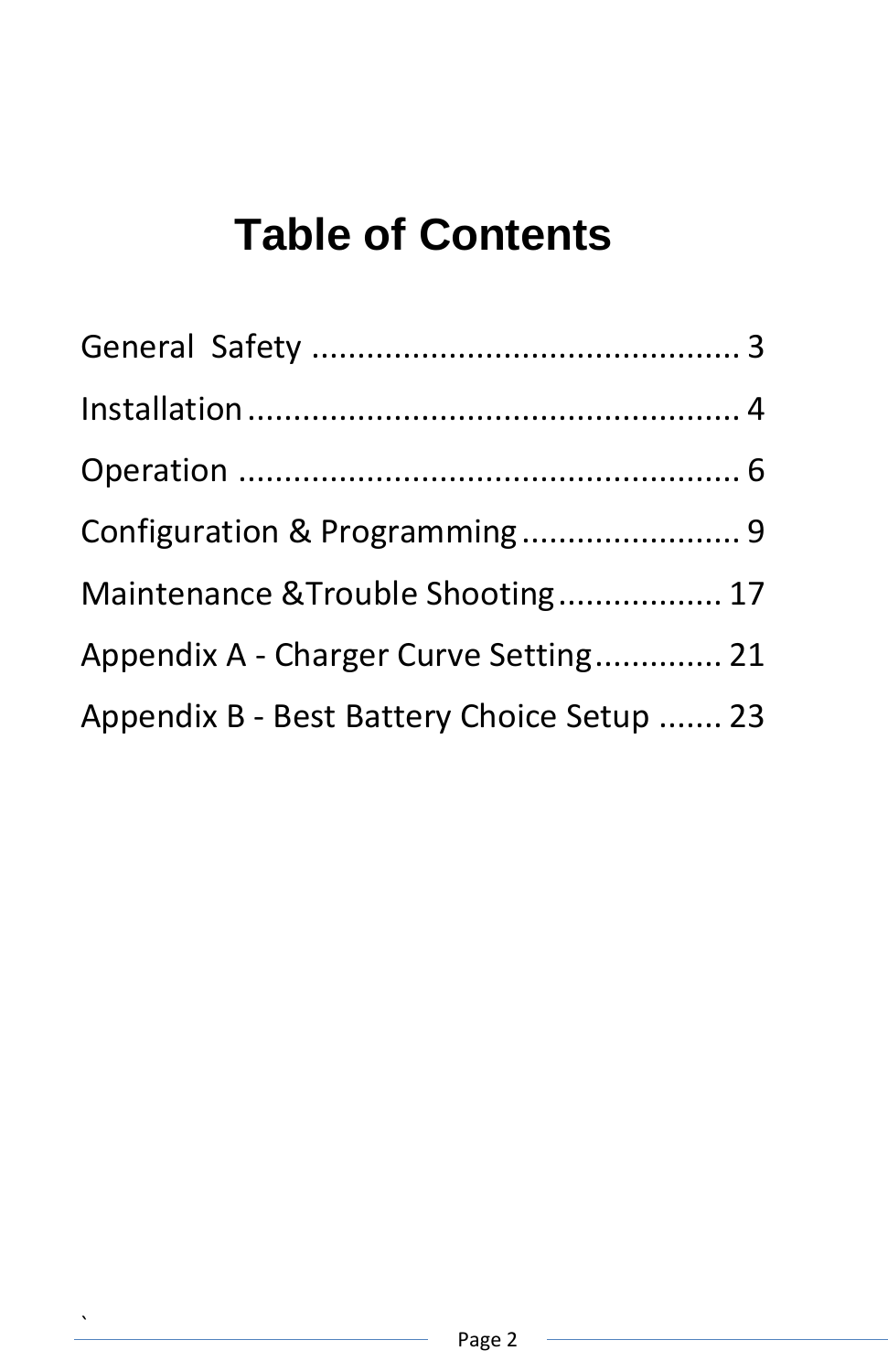### **General Safety**



The charger may only be used for the specified battery types.



This battery charger is supplied with pre-set charging curves that are adapted for the battery types listed in figure 1. Always contact the battery manufacturer to verify that the charging curve is appropriate.



Hydrogen gas is generated when charging batteries, which can cause an explosion.



During and immediately after charging, batteries may not be placed in the vicinity of sparks or open flame.



Do not use the battery charger if it is damaged. Do not touch damaged components. Turn off the input AC voltage immediately and contact service personnel.



The battery charger has high voltage inside the charger case that can cause personal injury or death. The metal casing may only be opened by authorized service personnel.



Disconnect the battery and input AC power before carrying out maintenance or cleaning the battery charger.



The Battery charger must be connected to an earth grounded AC input source.



`

Batteries should only be charged in a well ventilated area.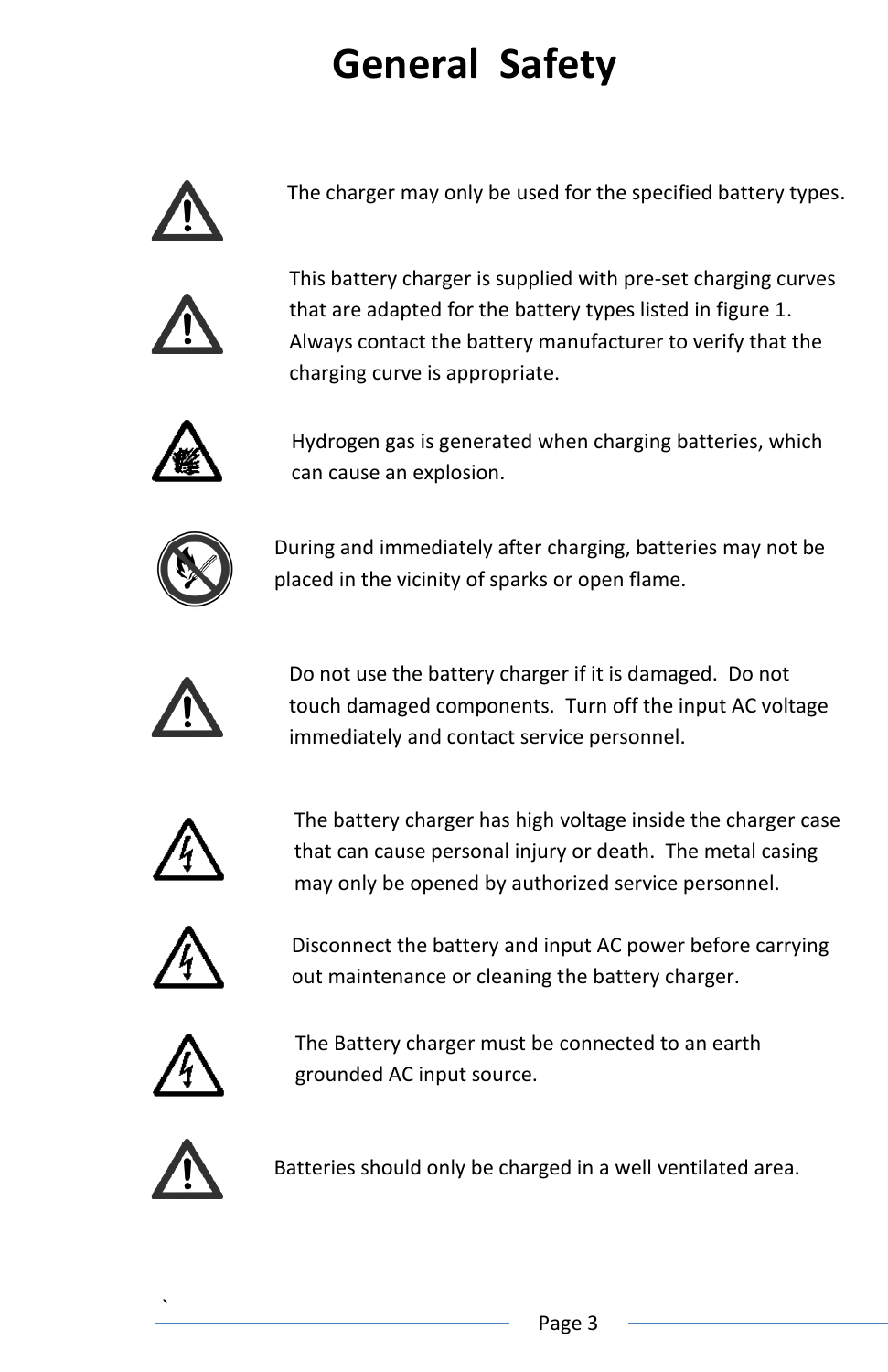### **Installation**

#### <span id="page-3-0"></span>**Initial Installation**

`

The AC input source to which the charger is to be connected must be capable of supplying the current specified on the charger nameplate.

 **CAUTION: TO REDUCE THE RISK OF FIRE, USE THIS CHARGER ONLY ON CIRCUITS WITH BRANCH CIRCUIT PROTECTION (CIRCUIT BREAKER OR FUSE) IN ACCORDANCE WITH THE NATIONAL ELECTRIC CODE, ANSI/NFPA 70 AND ALL LOCAL CODES AND ORDINANCES.**

To properly determine the required AC input service conductor and branch circuit protection refer to all **National and Local electrical codes.** Refer to National Electric Code, ANSI/NFPA 70 sections 310-16, 240-3, 215-3, 210-20, 384-16, 110-14, 210-19, 215-2, 230-42 and table 310-16 for US National Electric Code conductor sizing and overcurrent protection device requirements and information. In some applications other National Electric Code requirements may apply.

With many different local codes that modify the requirements, it can be difficult to determine the proper conductor and overcurrent protection device requirements. Always follow the guidance of your local Electrical Inspector.

Do not operate this charger if it has been dropped or is visibly damaged in any manner; return to manufacturer for service.

The battery charger should be installed indoors in a low humidity, non-condensing and low dust/airborne particle environment.

If several battery chargers are to be installed next to each other, they may not be located so that warm exhaust air from one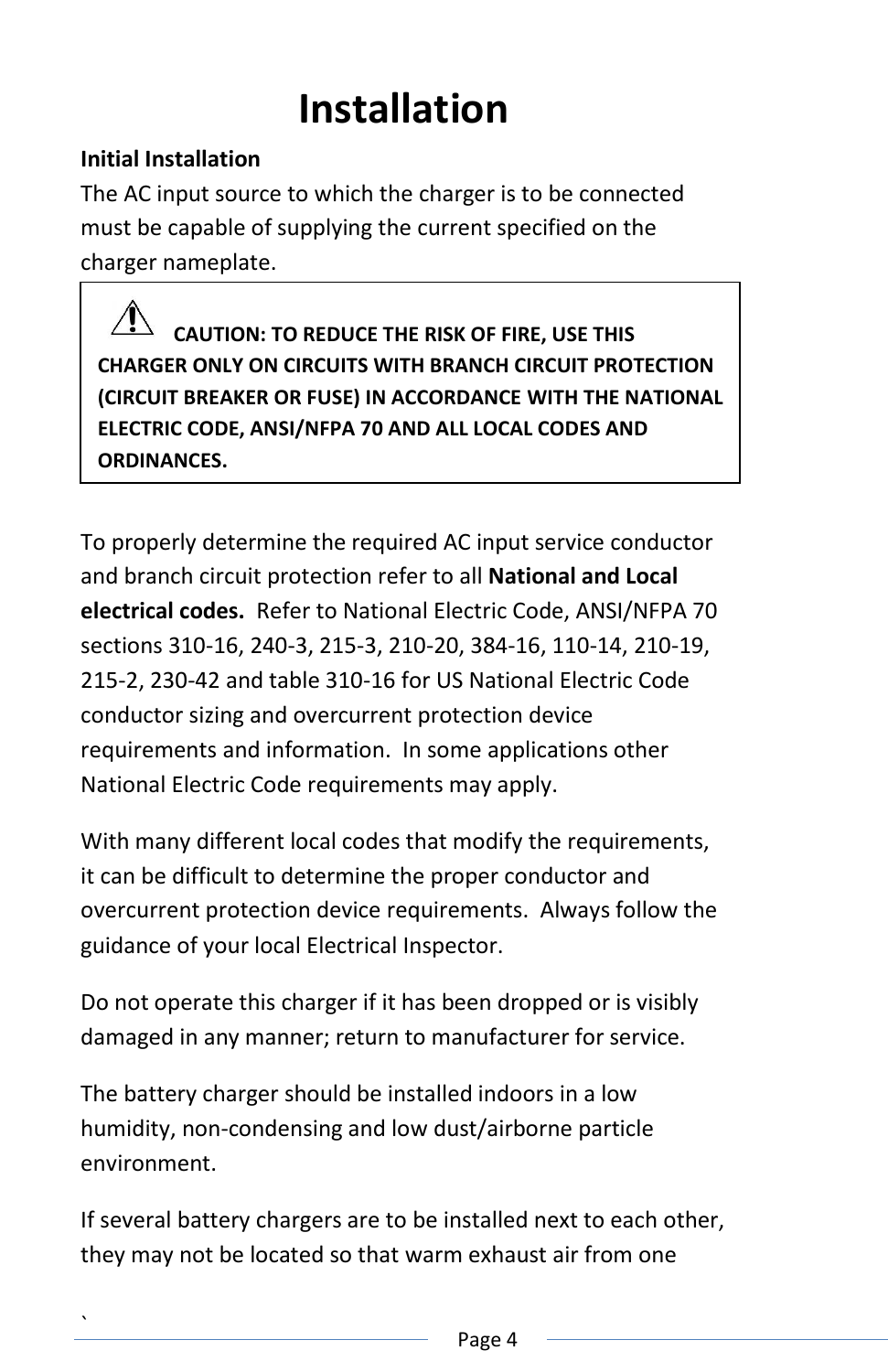battery charger blows into the air intake of another battery charger. This is accomplished by always allowing for **at least 12 inches** of space on both sides, bottom and the top around the charger. This includes other chargers and/or equipment, walls or other obstructions.

 **WARNING: SPARKS OR MOLTON METAL FALLING FROM THE CHARGER CAN CAUSE FIRE OR EXPLOSION.**

- **INSTALL OVER NONCOMBUSTIBLE MATERIAL SUCH AS METAL OR CONCRETE.**
- **KEEP THE CHARGING ARE CLEAR OF COMBUSTIBLE MATERIAL.**

Install the battery charger so that gasses from charging battery do not get sucked in by the battery charger fan.

The battery charger must be mounted vertically suspended on a wall, post, struts or available shelf mount bracket. When mounted on a wall the charger should be placed vertically to provide the most efficient cooling. Mounting the charger other than vertically will result in a "**Charger Not Upright**" fault condition that can be corrected by moving it to an upright position. This charger **is not intended to be mounted on mobile equipment.**

 **WARNING: TO REDUCE THE RISK OF AN ELECTRIC SHOCK, KEEP THE CHARGER DRY. DO NOT EXPOSE IT TO RAIN, CONDENSATION OR STANDING WATER. STORE IN A CLEAN AND DRY LOCATION.**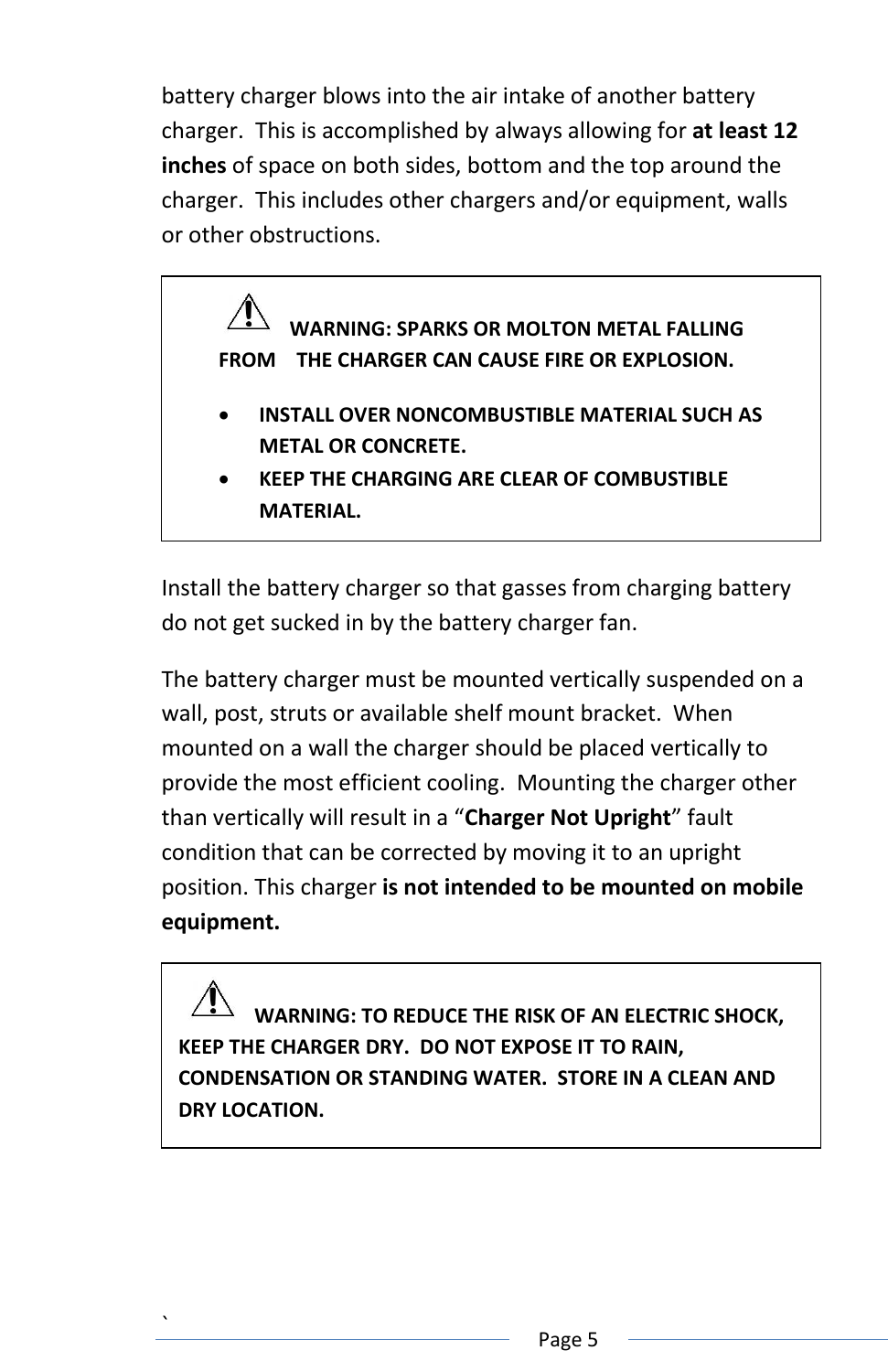<span id="page-5-0"></span>Please note that the product described in this manual contains a radio transmitter that complies with Part 15 of the FCC rules and is licensed as listed below:

### **FCC ID: B7WACCESS Canada IC: 10687A-ACCESS**

 **WARNING! Changes/modifications not approved by the responsible party could void the user's authority to operate the equipment. This transmitter must not be relocated or operated in conjunction with any other antenna or transmitter.** 

**This equipment complies with FCC and IC radiation exposure limits set forth for an uncontrolled environment. This equipment should be installed and operated keeping the radiator at least 20cm or more away from person's body (excluding extremities: hands, wrists, feet and ankles).**

**AVERTISSEMENT! Les changements/modifications non approuvés par le parti responsible pourraient invalider l'autorité de l'utilisateur à faire fonctionner l'équipement. Cet émetteur ne doit pas être relocalisé ou être utilisé avec une autre antenne ou émetteur.'**

**Cet équipement est conforme aux limites d'exposition de émissions de IC, FCC présentées pour un environnement non contrôlé. Cet equipement devrait être installé de façon à ce que l'antenne soit éloigné de 20 centimètres ou plus du corps humain (en excluant les extrémités : les mains, les poignets, les pieds et les chevilles).**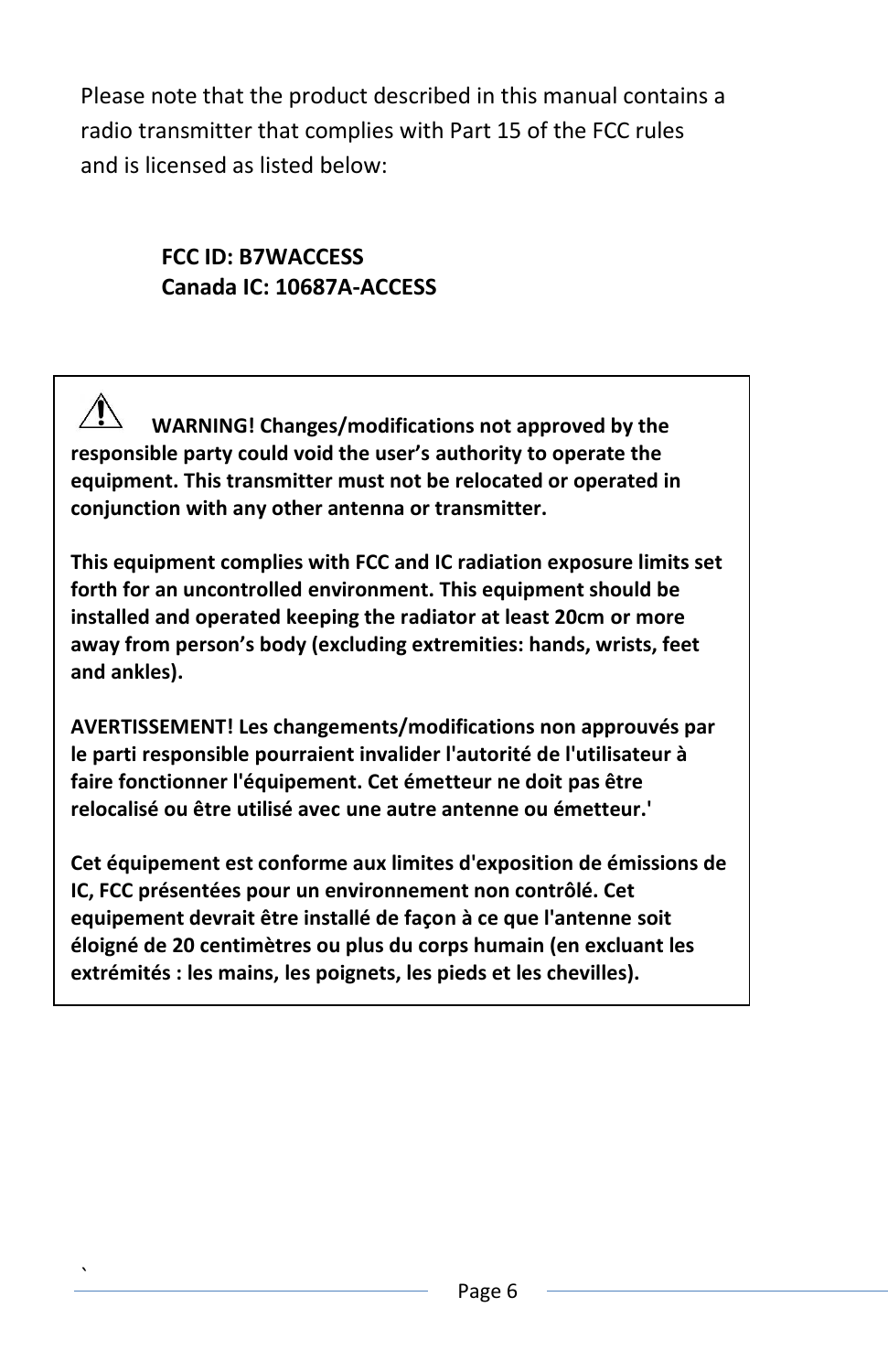### **Operation**

#### **Charger Control Panel**

The charger control panel and display is used to configure the charger to match the battery type, AH size, Voltage and application. Details regarding configuration of the charger can be found in the "Programming" section of this manual.

 **WARNING: IN THE EVENT OF DANGER, SWITCH OFF THE AC INPUT POWER BY SHUTTING THE INPUT BRANCH CIRCUIT BREAKER OFF, TURNING THE BRANCH CIRCUIT DISCONNECT TO THE OFF POSITION OR UNPLUGGING THE CHARGER FROM THE WALL SOCKET**

The charger can be set to charge several types, sizes and applications of batteries using the control panel and LCD display. Be sure to properly program the charger to meet your battery manufacturer's specifications before connecting the battery to the charger.

#### **Connecting the Battery**

- 1 Check the wiring and connectors for visible signs of damage.
- 2 Connect the battery to the battery charger.
- 3 The battery charger automatically starts charging a few seconds after the battery is connected.
- 4 The charging status is shown in the display user interface and on the charger control panel display.
- 5 A green battery symbol is lit when the battery is fully charged. The battery charger then continuous with maintenance charger (if included in selected charge profile).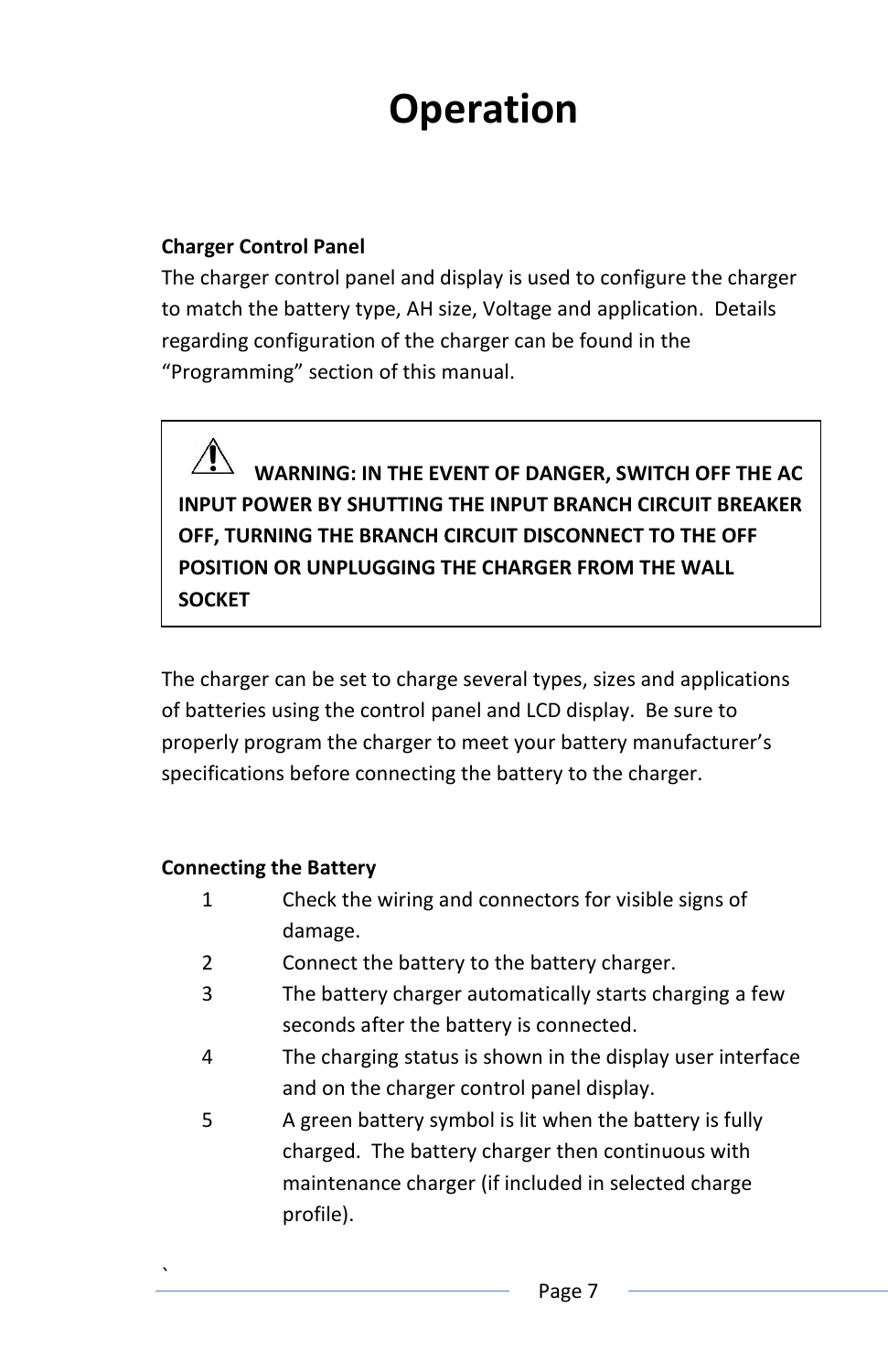**Note: The green battery symbol might not show up immediately if a fully charged battery is connected. The delay time could be lengthy, depending on charger programming.**

#### **Disconnecting a battery**

`

 **DANGER: EXPLOSIVE GASES ARE PRODUCED BY THE BATTERY. DO NOT SMOKE, USE OPEN FLAME OR CAUSE SPARKING NEAR BATTERY**

 **WARNING: THE CHARGING PROCESS MUST BE HALTED BY PRESSING THE STOP BUTTON ON THE CHARGER WHEN DISCONNECTING THE BATTERY FROM THE CHARGER. IF THE BATTERY IS DISCONNECTED DURING THE CHARGING PROCESS SPARKS MAY BE GENERATED THAT COULD CAUSE AN EXPLOSION**

- 1 Stop the battery charging process by pressing the STOP button on the charger control panel.
- 2 Disconnect the battery from the battery charger.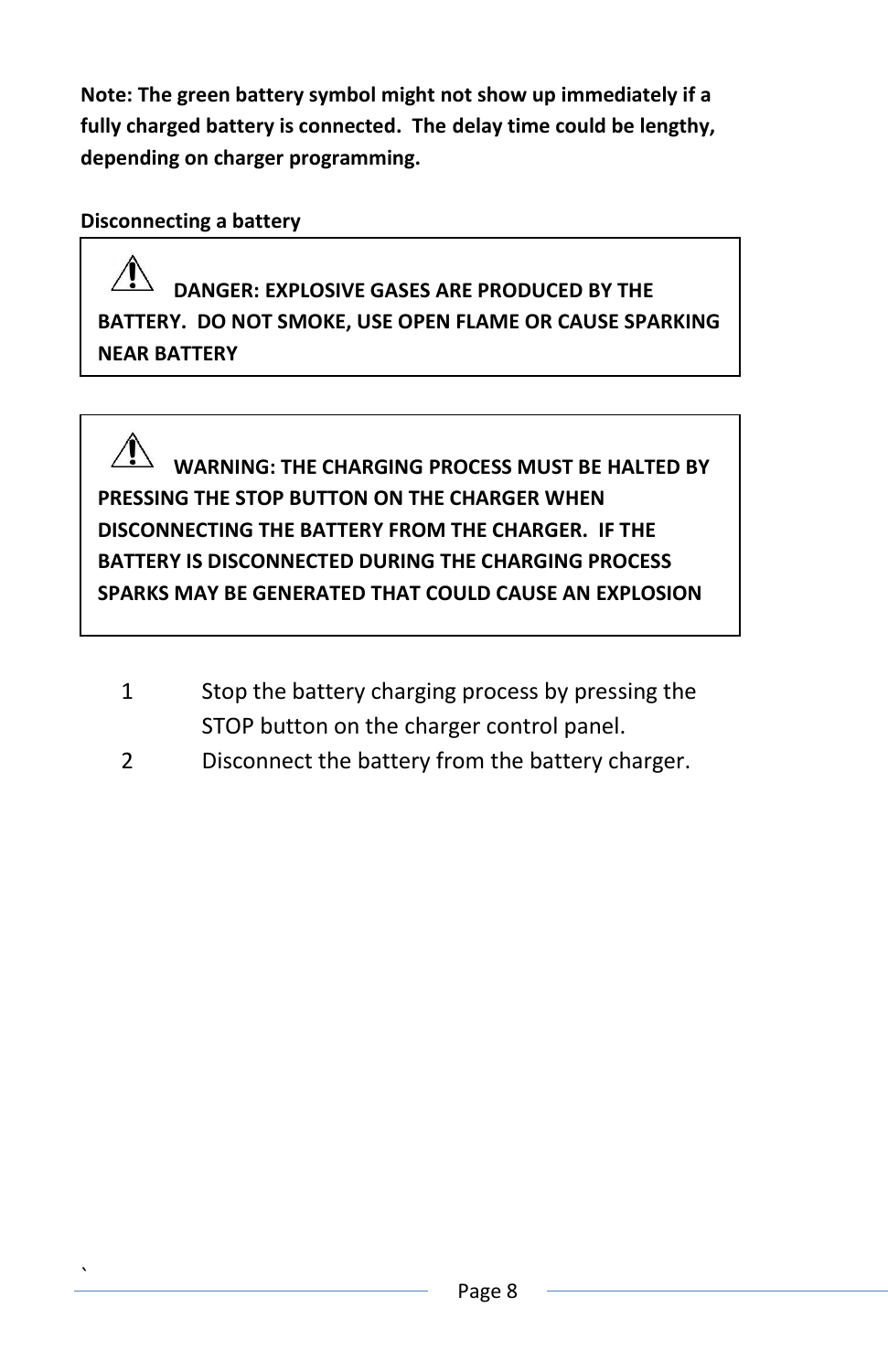### <span id="page-8-0"></span>**Configuration & Programming**

The charger front panel can be used to program charger functions and charging parameters. The charger display and programming buttons are shown in Fig. 1 below.



**Figure 1**

The programming menus are selected and navigated using the "OK", "ESC" and arrow buttons. The programming menus can be entered by pressing the "OK" button.

#### **Top Menu and Logging In**



` All programmable functions require the entry of a first level password before the settings can be modified. When selecting a programmable parameter, the user will be prompted for the first level password. **The first level password is 2451.** However the user can also login from the top level menu screen shown in the left hand screen on the previous page. Using the arrow keys scroll to "Log in", press OK and the screen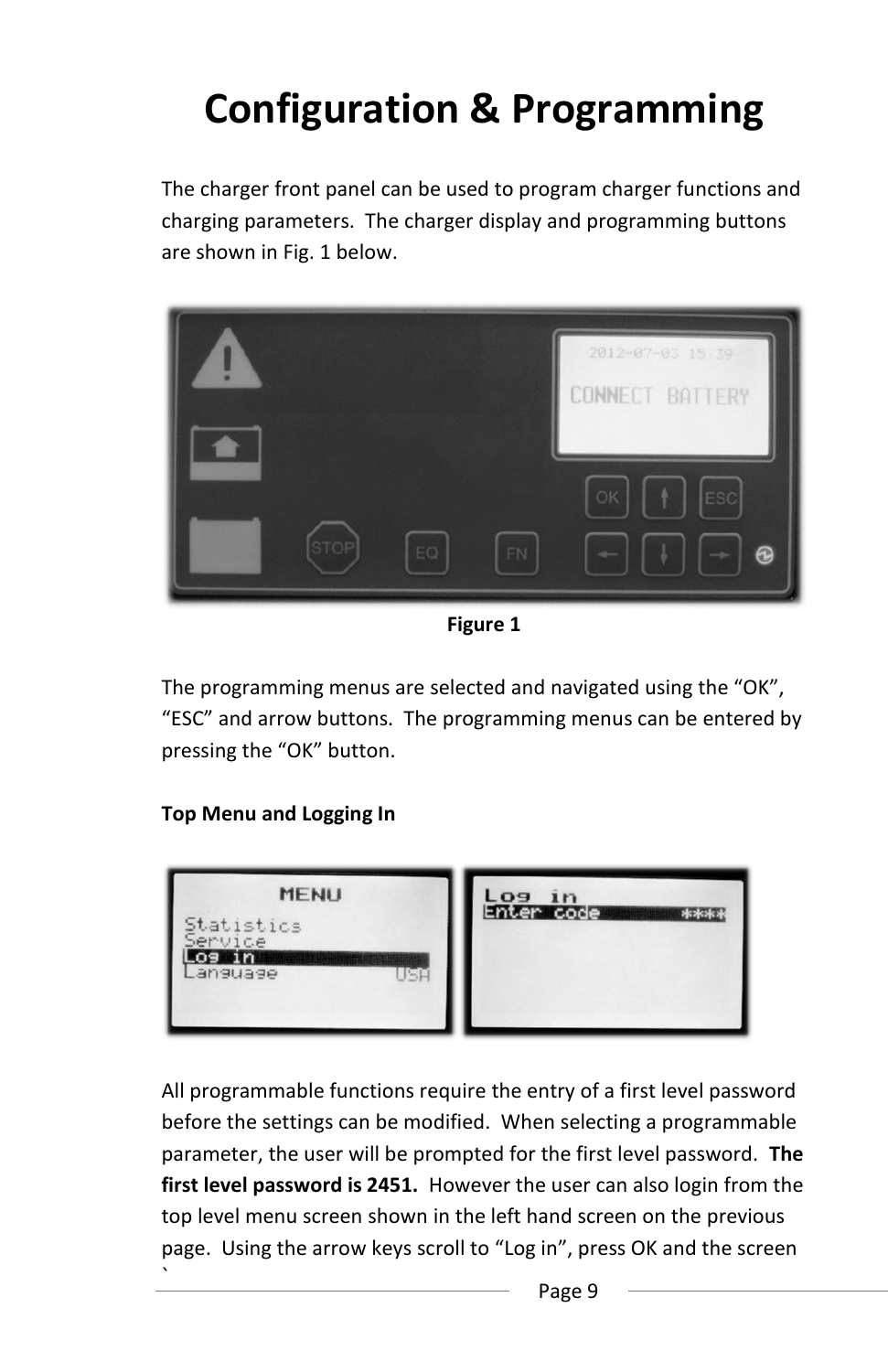on the right will appear. Press OK again and the cursor will move over the left hand digit location. Press the up arrow until the number 2 is visible. Press the right arrow once and the cursor will be on the second digit. Press 4. Repeat for the third digit (5) and fourth (1) digit. Once logged in, use the arrow buttons go to the Service menu and press OK to enter the menu and program the desired parameters.



**Service Menu Review and Programming**

The two Service menu screens are shown above. Scrolling down the first menu page with the down arrow key will automatically jump to the second screen menu page once the bottom of the page is reached. To navigate back to the first menu page, scroll up using the up arrow.

#### **Charger Info**

The Charger Info screen provides circuit board serial number, Main Firmware program number and revision level and Radio Firmware program number and revision level.



#### **Charging Parameters**

`

The Charging parameter screen allows programming of the following **Source** Selects the source for battery info (user defined or Battery Module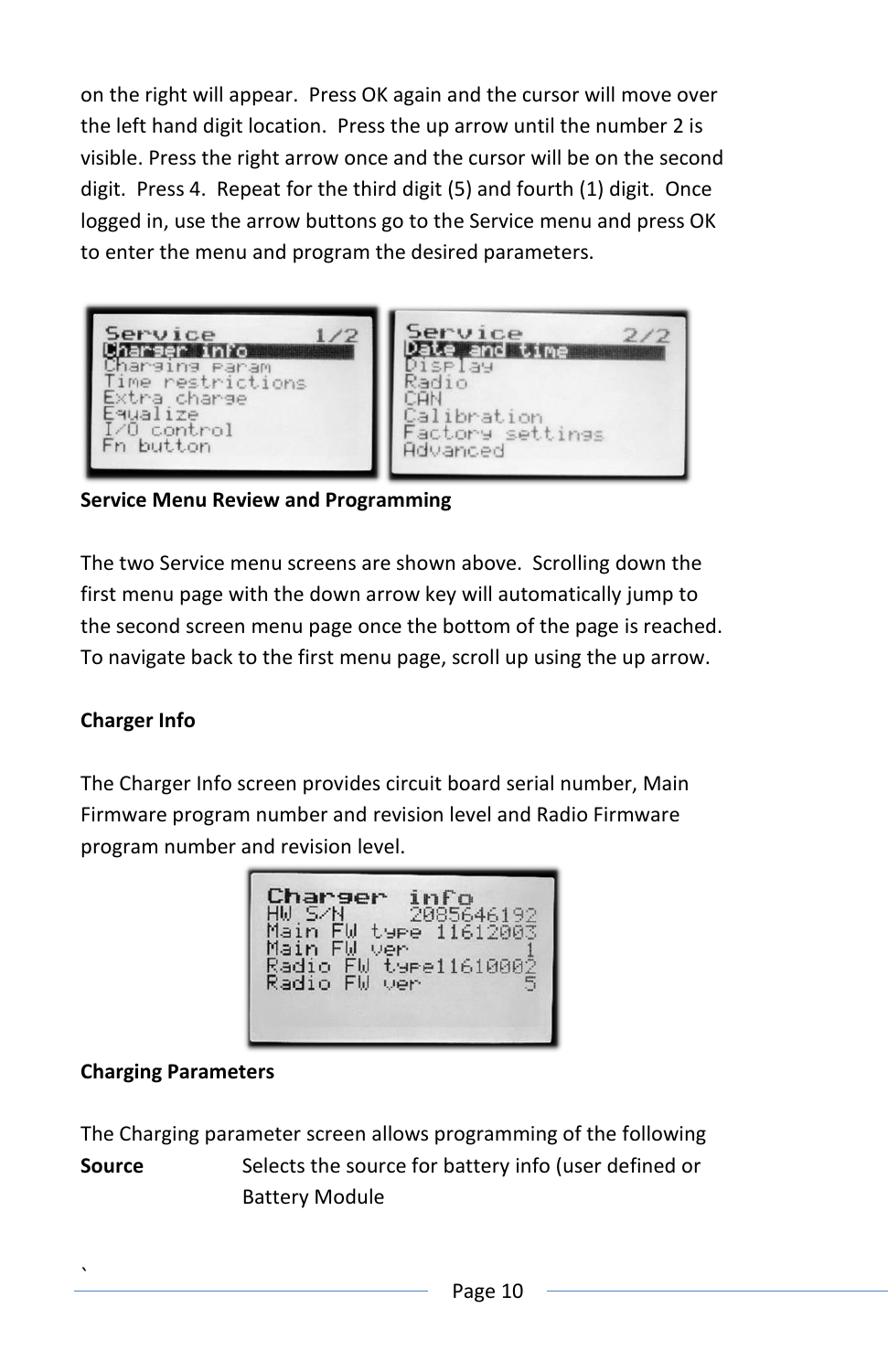| Curve            | Selects the charging curve (CFLA-01, CIMX-01, OP25- |  |
|------------------|-----------------------------------------------------|--|
|                  | 01, OP30-01, OP35-01, OP40-01) see appendix A       |  |
| Capacity         | Battery Capacity rating in AH                       |  |
| <b>Cells</b>     | Number of Battery Cells                             |  |
| Cable Ri         | Cable drop compensation level                       |  |
| <b>Base Load</b> | Level of minimum vehicle current draw in a system   |  |
|                  | with the vehicle "hard wired" to the battery during |  |
|                  | charging                                            |  |

| Charging param<br>Source       | ser<br>rie i |
|--------------------------------|--------------|
| Curve<br>Caracity(Ah)<br>Cells | 105P         |
| Cable Ri(mΩ)<br>Base load(mA)  |              |

#### **Time Restrictions**

`

Charging can be restricted for up to 3 different, variable time periods each week day. The start and stop of each period can be adjusted for each day.



The function can be enabled by selecting (OK) the function and using the arrow keys to enable the selecting (OK) again. Selecting the Time settings screen allows you to navigate to each week day's settings. Each day up to 3 restricted charging time periods can be selected and programmed using the screen for that day.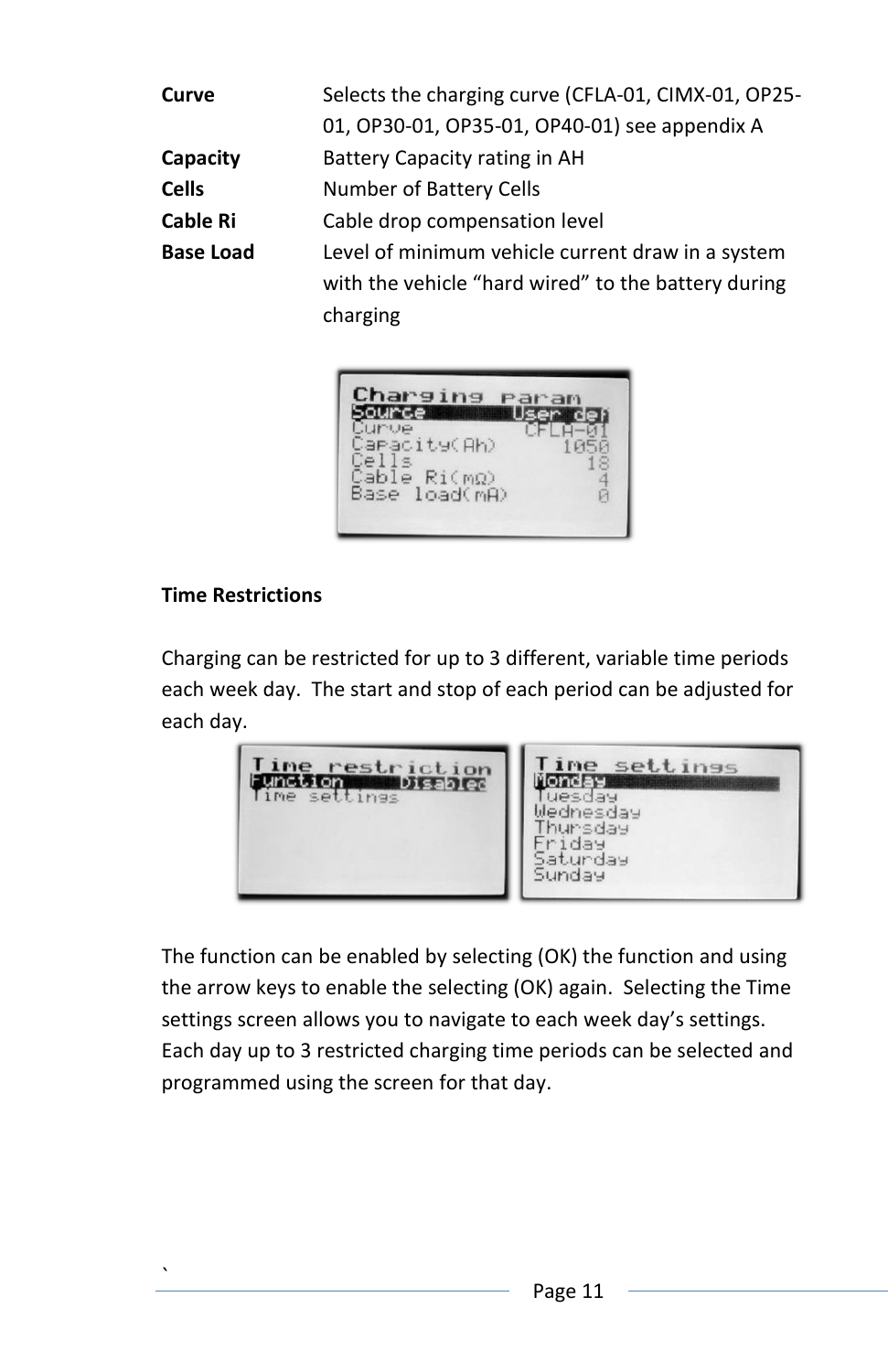

#### **Extra Charge**



The Extra Charge function can provide a "topping off" charge period to full charge the battery if there is a regularly scheduled weekly idle period of greater than 24 hours. Enabling this function and selecting the day of week and time of day that the "topping off" cycle will cause the charger to restart and charge like the battery had been disconnected and reconnected (to full charge). Checking the Status function in this menu screen will confirm if the ongoing charge cycle is an "Extra Charge" cycle.

#### **BBC (Best Battery Choice)**

See Appendix B.

#### **Equalize**



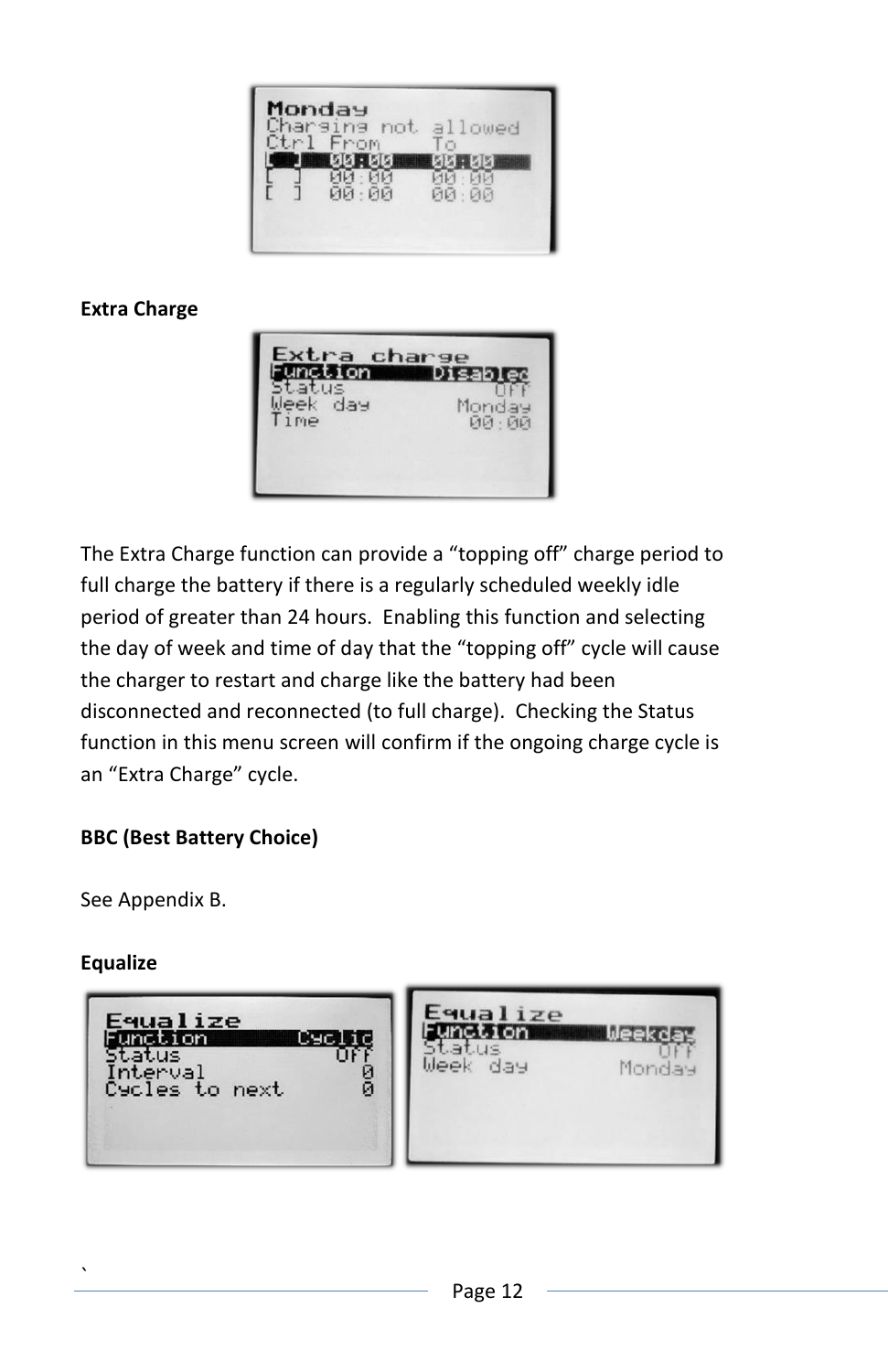The Equalize function enables equalize charging based on two different criteria, Cyclic Weekday.

Weekday equalizing will cause the charger to initiate a 3-Hour Equalize charge anytime when the battery is connected to the charger and the charge cycle has finished on the programmed weekday. The charge cycle could for example have ended on the prior day, but if the battery is still connected to the charger on the selected day the 3-Hour equalize period will begin at 00:01 (one minute after midnight) on the selected day.

Cycle equalizing is based on the number of full charge cycles that have been completed by the charger since the last equalize cycle. The number of cycles can be set from 0 to 99 cycles.



#### **I/O Control**

When equipped with Optional I/O PCB, the charger can be configured for AGV systems, Arc-Free Disconnect, Remote Stop and/or water valve control. Contact factory for your individual application details.

#### **Function (Fn) Button**

The function button can be programmed for custom application requirements. Contact factory for details.

#### **Date and Time**

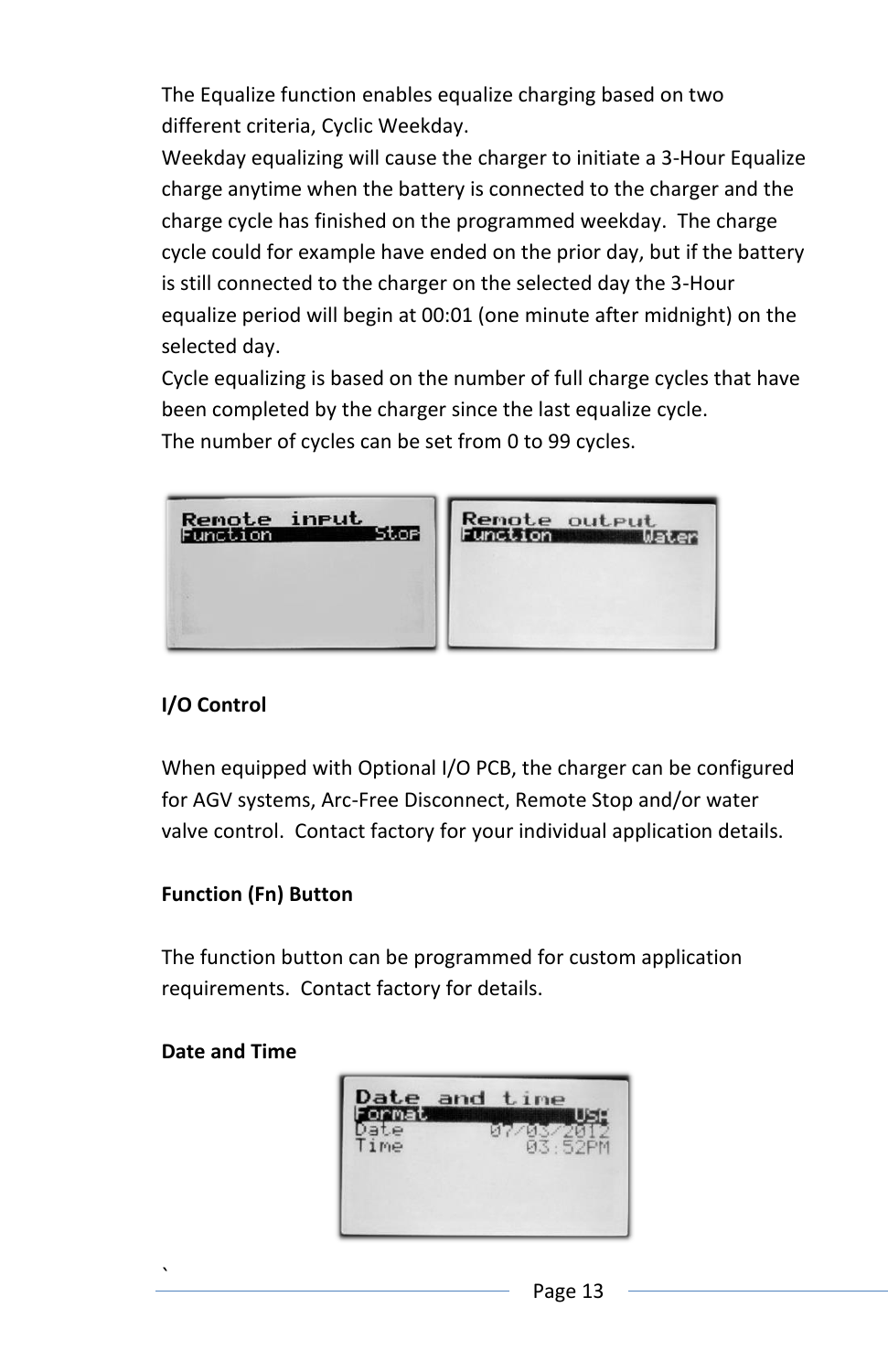Date and time parameters can be programmed in this screen using the arrow, OK and ESC buttons. Formats include USA, ISO/JIS and Euro.

**Display**

`



Display Contrast and Backlight intensity can be adjusted from the Display menu screen.

#### **Radio**

Radio functions are programmed and displayed in this menu screen.



| <b>Function</b>         | Enables and disables radio        |
|-------------------------|-----------------------------------|
|                         | functions                         |
| <b>Status</b>           | Reports radio connection status   |
| <b>Network Settings</b> | Program auto or manual            |
|                         | assignment of network             |
|                         | parameters, program Charger ID (0 |
|                         | to 4294967236), program or read   |
|                         | the assigned channel and PAN ID.  |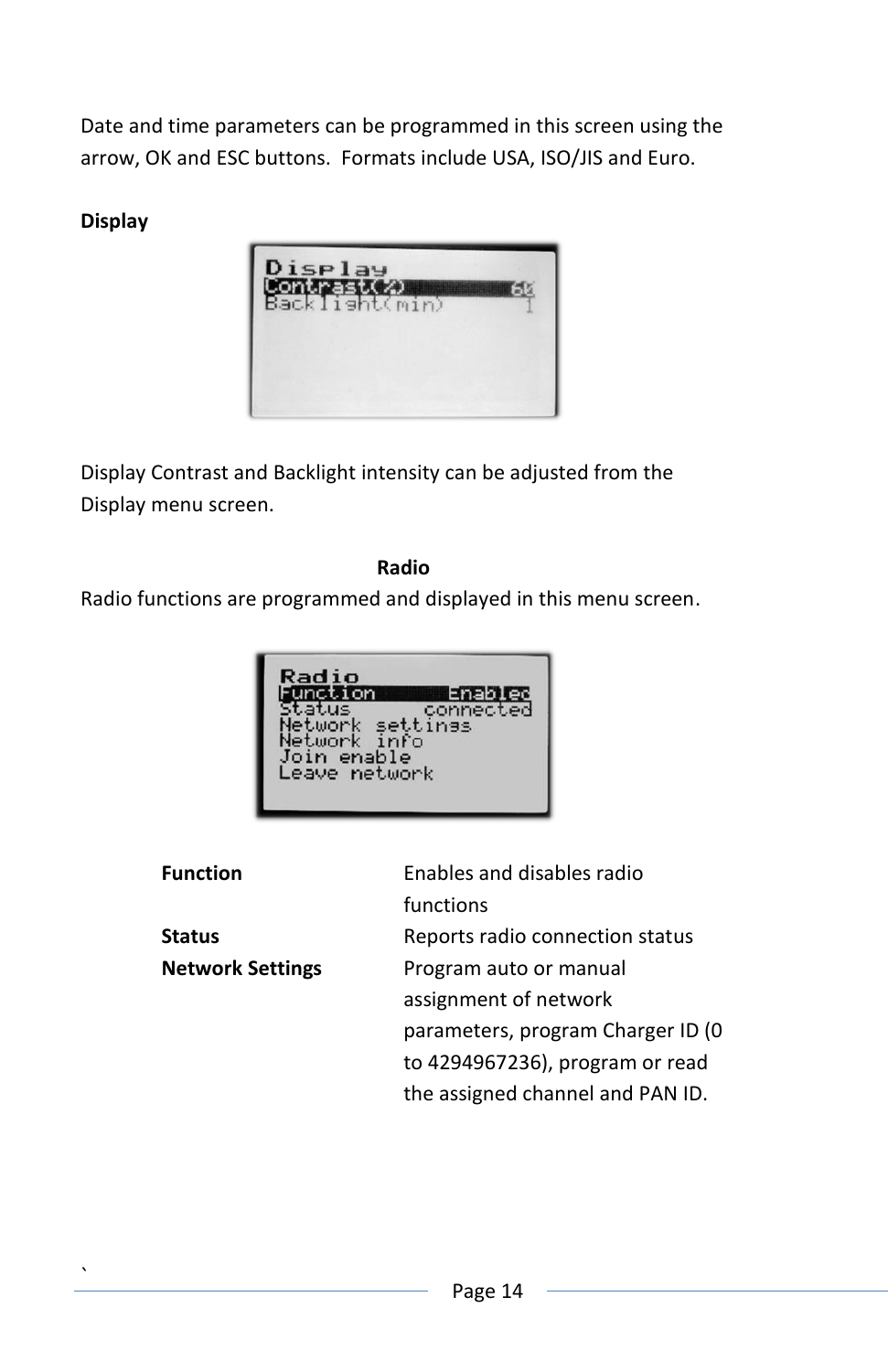

**Network Info Displays Network Information** 

info etwork ID strength Pool ۹٩

**Start/Leave Network** Starts a new Network or leaves current network.

#### **CAN**

This function is not available in standard charger software.

#### **Calibration**

Calibration of charger output voltage and current readings. To be adjusted by qualified service personnel only. Contact factory.

#### **Factory Settings**

Configuration of charger settings. To be adjusted by qualified service personnel only. Contact factory.

#### **Advanced**

`

Advanced configuration of charger settings. To be adjusted by qualified service personnel only. Contact factory.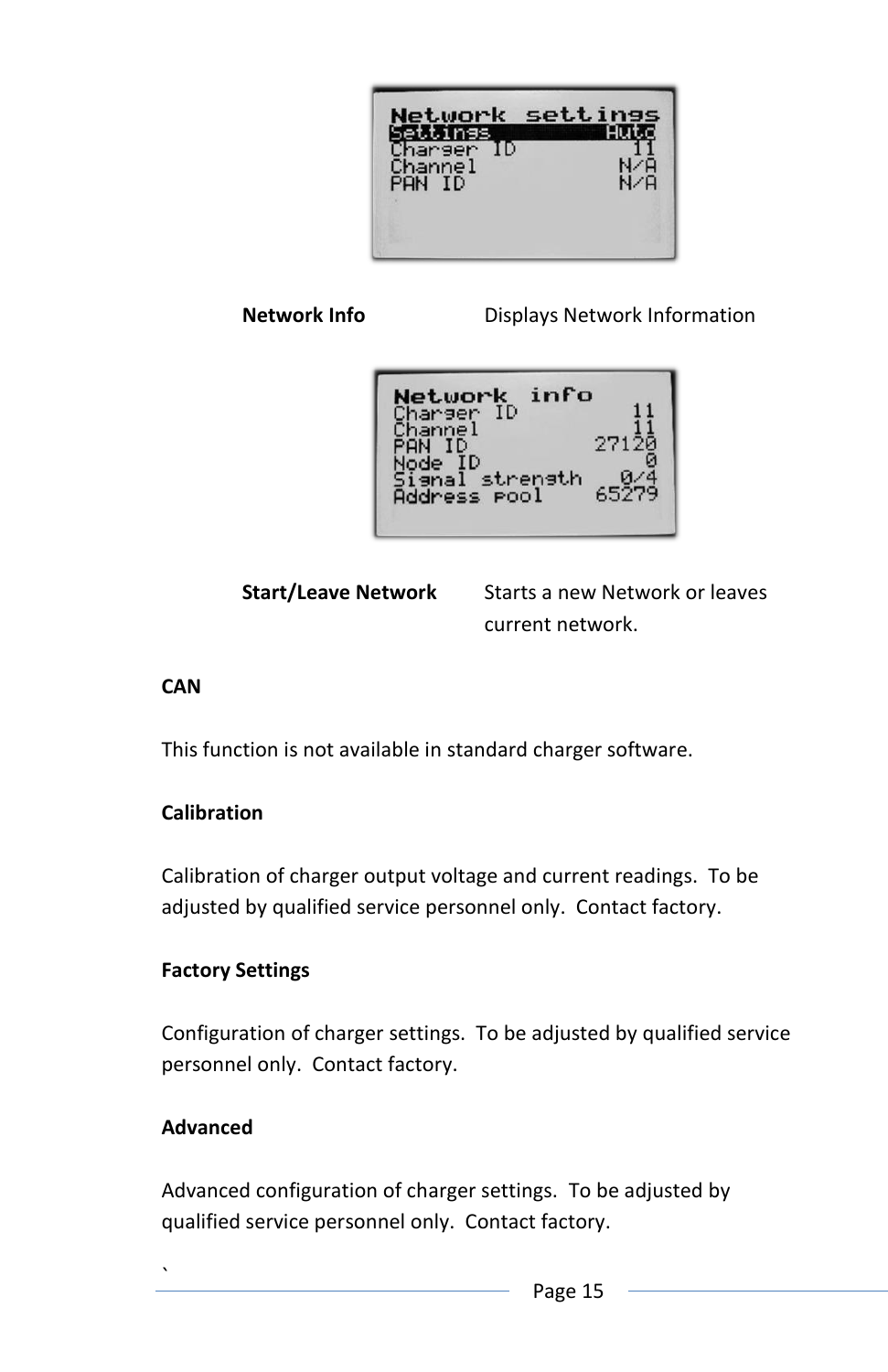| <b>Force Start</b> | Forces charger start, to be used by |
|--------------------|-------------------------------------|
|                    | qualified service personnel only.   |
| <b>Instant Log</b> | Instant view of logged data         |
| <b>Power Group</b> | Assign Power Group number and       |
|                    | power levels                        |

 $\lambda$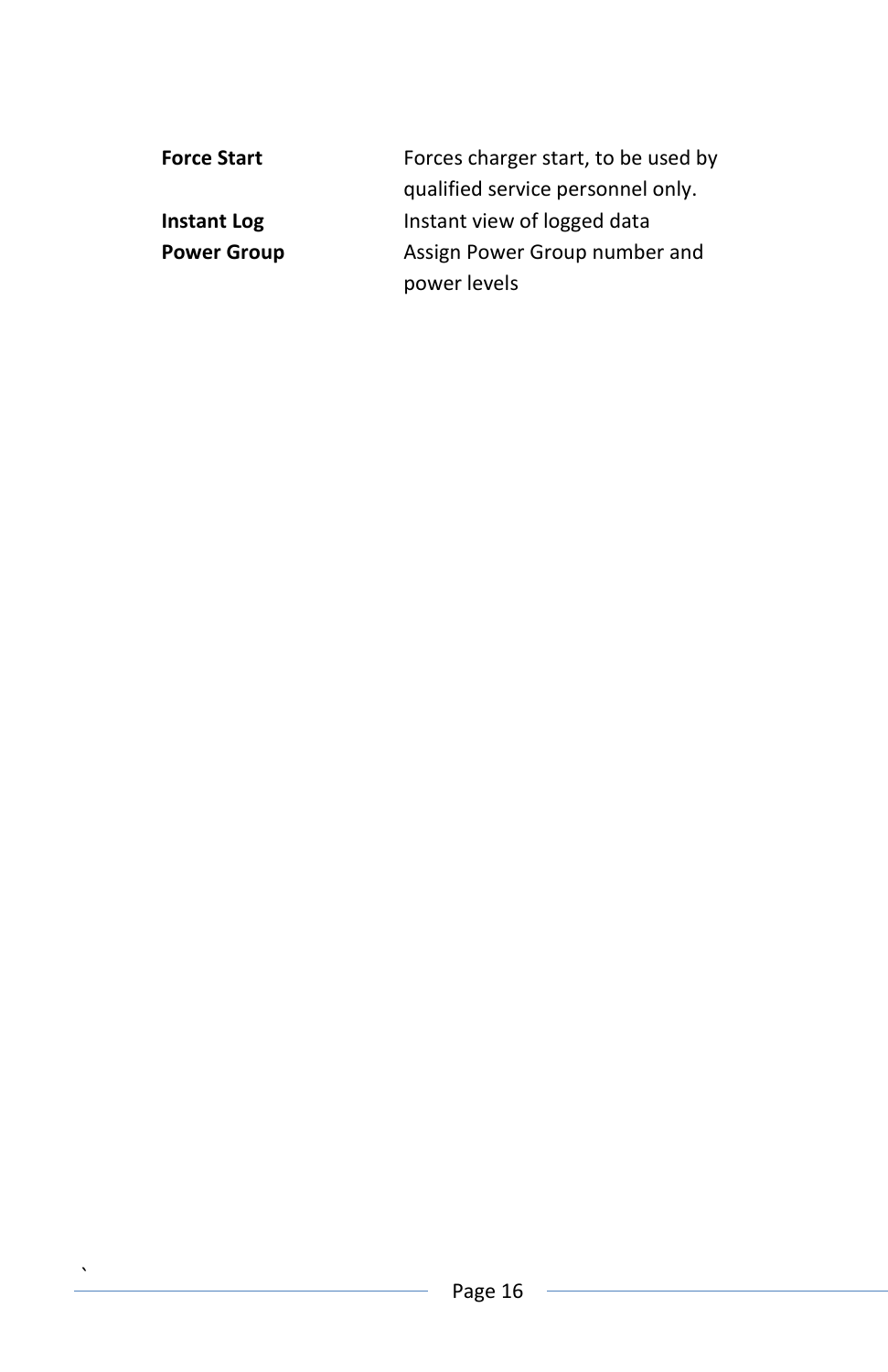### <span id="page-16-0"></span>**Maintenance &Trouble Shooting**

**CAUTION: BEFORE PERFORMING ANY MAINTENANCE ON THE CHARGER:**

- **If a battery is being charged, stop the charge cycle by pressing the STOP Button**
- **Disconnect the battery from the charger**
- **Remove AC power from the charger**

 **WARNING: HIGH VOLTAGES EXIST WITH THE CHARGER, WICH CAN CAUSE SEVERE INJURY OF DEATH. SERVICE SHOULD ONLY BE PERFORMED BY QUALIFIED SERVICE PERSONNEL. IMPROPER SERVICING MAY DAMAGE THE CHARGER.**

#### **Monthly Preventive Maintenance**

- If charger is charging, end the charge cycle by pressing the STOP button.
- Disconnect the battery from the charger.
- Remove AC power from the charger.
- Remove the front charger cover and lower charger I/O cover.
- Using compressed Air remove any dust from the internal components of the charger.
- Visually inspect the visible charger components for signs of discoloration or darkening. Replace if necessary.
- Check all accessible bolted or screwed electrical connections for tightness.
- Check that all exposed cable and wire insulation is in good condition. Replace if necessary.
- Wipe the charger exterior and clear any obstructions from ventilation openings and fans.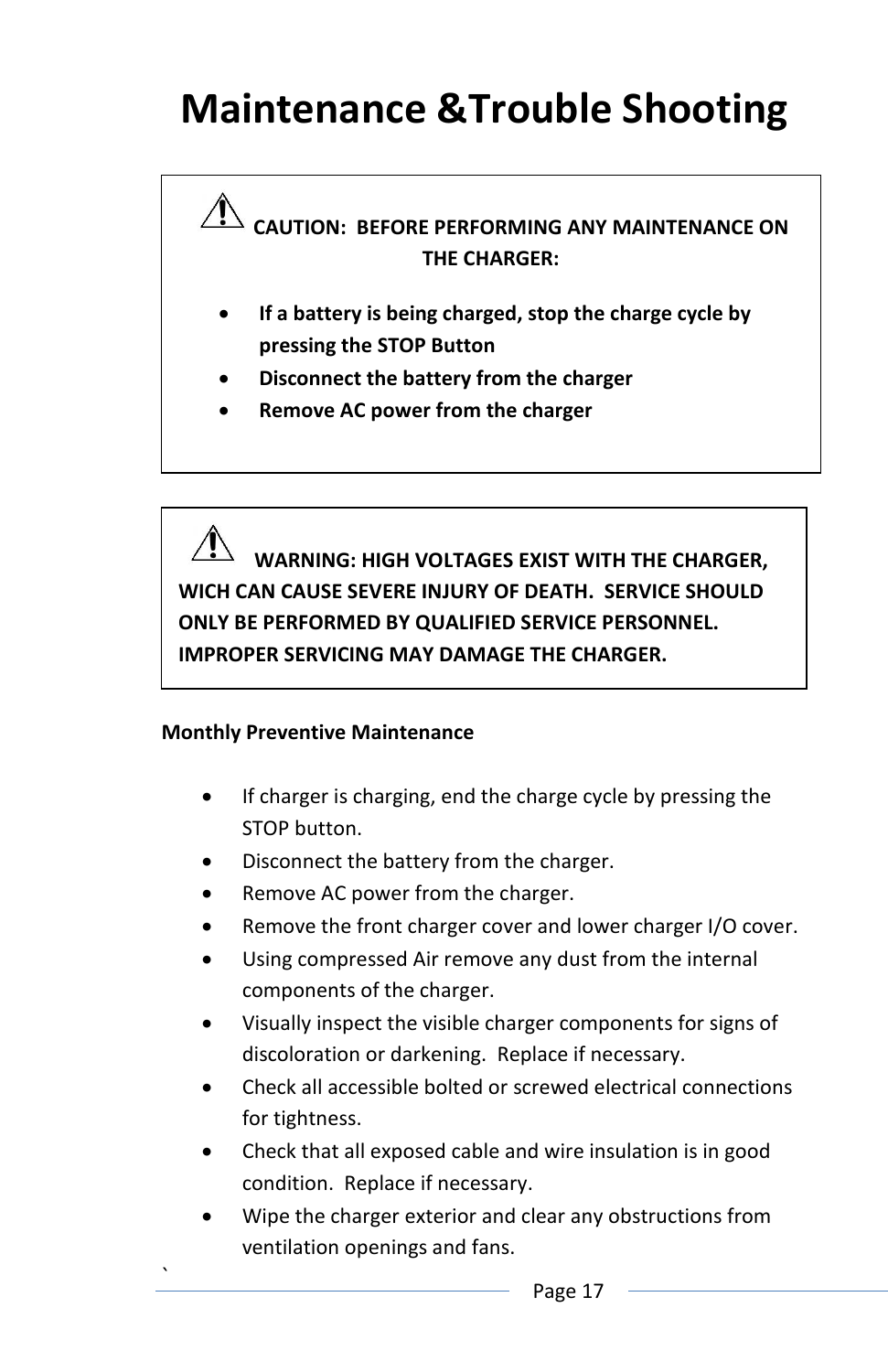Check that all fans rotate freely.

#### **Trouble Shooting**

Trouble shooting may only be carried out by authorized service personnel.

 **WARNING: DO NOT USE THE BATTERY CHARGER IF IT IS DAMAGED. DO NOT TOUCHDAMAGED COMPONENTS. TURN OFF THE INPUT AC POWER SUPPLY IMMEDIATELY AND CONTACT SERVICE.**

#### **Check First**

- 1 When experiencing battery charging problems always check that the battery is free from defects, in good condition and is the correct type, voltage and AH rating for the charging and it's programmed parameters.
- 2 Check that the battery is correctly connected and that the battery and charger connectors are in good condition.
- 3 Check that the AC input voltage is correct and that the branch circuit protection (fuses or breakers) have not blown or tripped.
- 4 Check wiring and connectors for damage.

#### **Safety Shut-Off**

`

Charging is terminated if:

- The recharged number of ampere-hours exceeds a preset value.
- The charging time for any of the charging phases exceeds a preset value.
- Charging voltage and current exceed an approved mean value.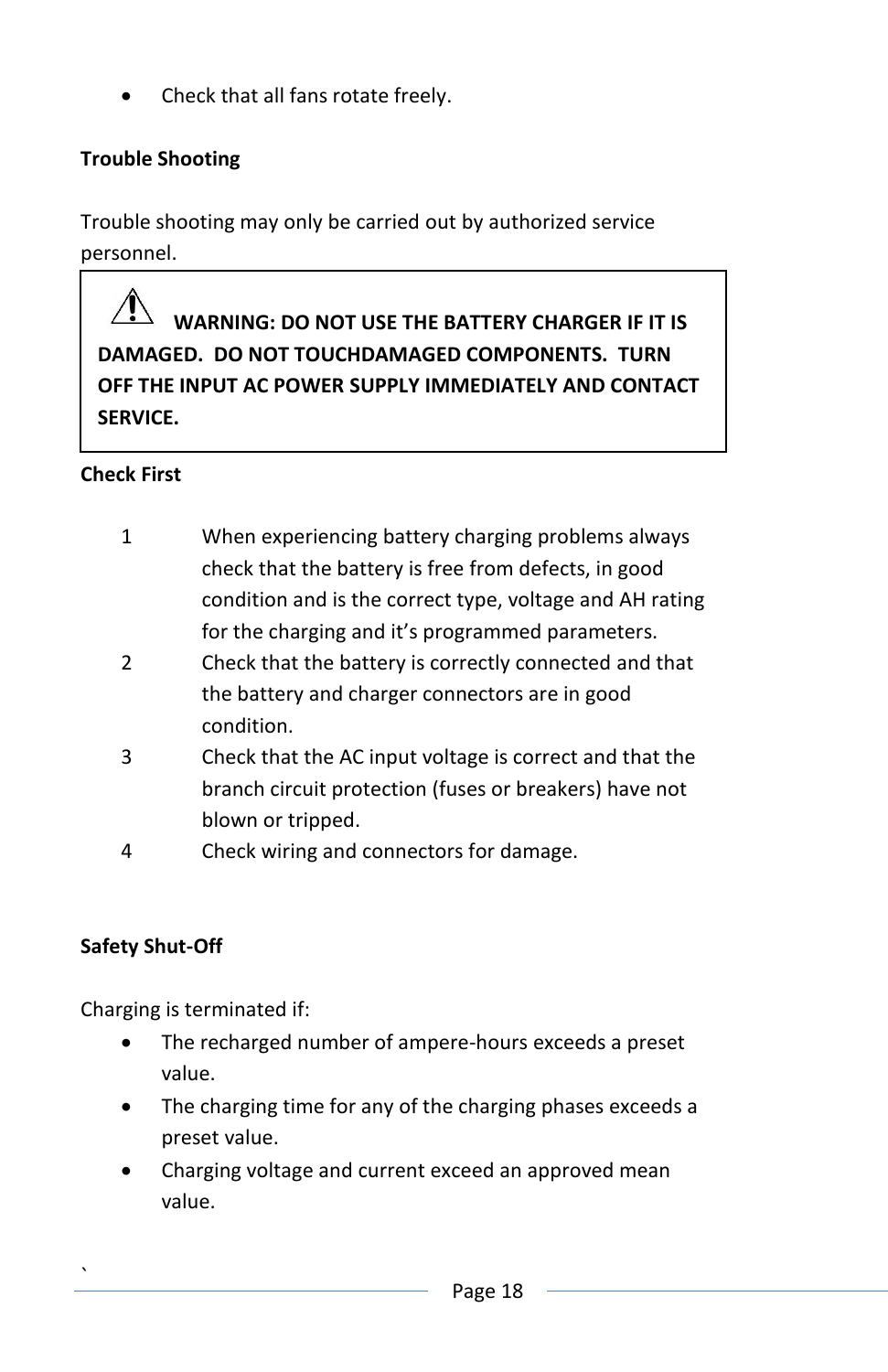The battery is disconnected without the charger being turned off.

Charging is temporarily reduced when:

- The battery charger internal temperature exceeds charger limits
- The battery charger is not in a near vertical position.

#### **Checking Error Messages**

When the battery charger's built-in self-testing function detects a fault, this is indicated by the alarm indicator being lit on the charger control panel. The error messages are shown on the charger LCD display. If there is more than one error message, they are automatically scrolled.

Make note of any messages and relate them when calling for service.

| Code | Alarm text           | Description                           |
|------|----------------------|---------------------------------------|
| 1    | Low battery voltage  | Battery voltage below low limit.      |
|      |                      | Defined by selected charging curve.   |
| 2    | High battery voltage | Battery voltage above low limit.      |
|      |                      | Defined by selected charging curve.   |
| 3    | Time limit exceeded  | Time limit defined in selected        |
|      |                      | charging curve.                       |
| 4    | AH limit exceeded    | AH limit defined in selected charging |
|      |                      | curve exceeded                        |
| 6    | Charger not in       | Charger is not upright.               |
|      | upright position     |                                       |
| 7    | High battery voltage | Battery voltage is above charger high |
|      | power unit shut off  | limit. Defined by selected charging   |
|      |                      | curve                                 |
| 17   | Mains feed phase     | An AC input voltage phase is missing  |
|      | error                | from the input supply.                |
| 18   | Regulator error      | Error in power unit control circuits. |
| 19   | Low charger temp     | Heat sink temperature is above low    |
|      |                      | limit.                                |
| 20   | High charger temp,   | Heat sink temperature is above high   |

#### **Error Messages**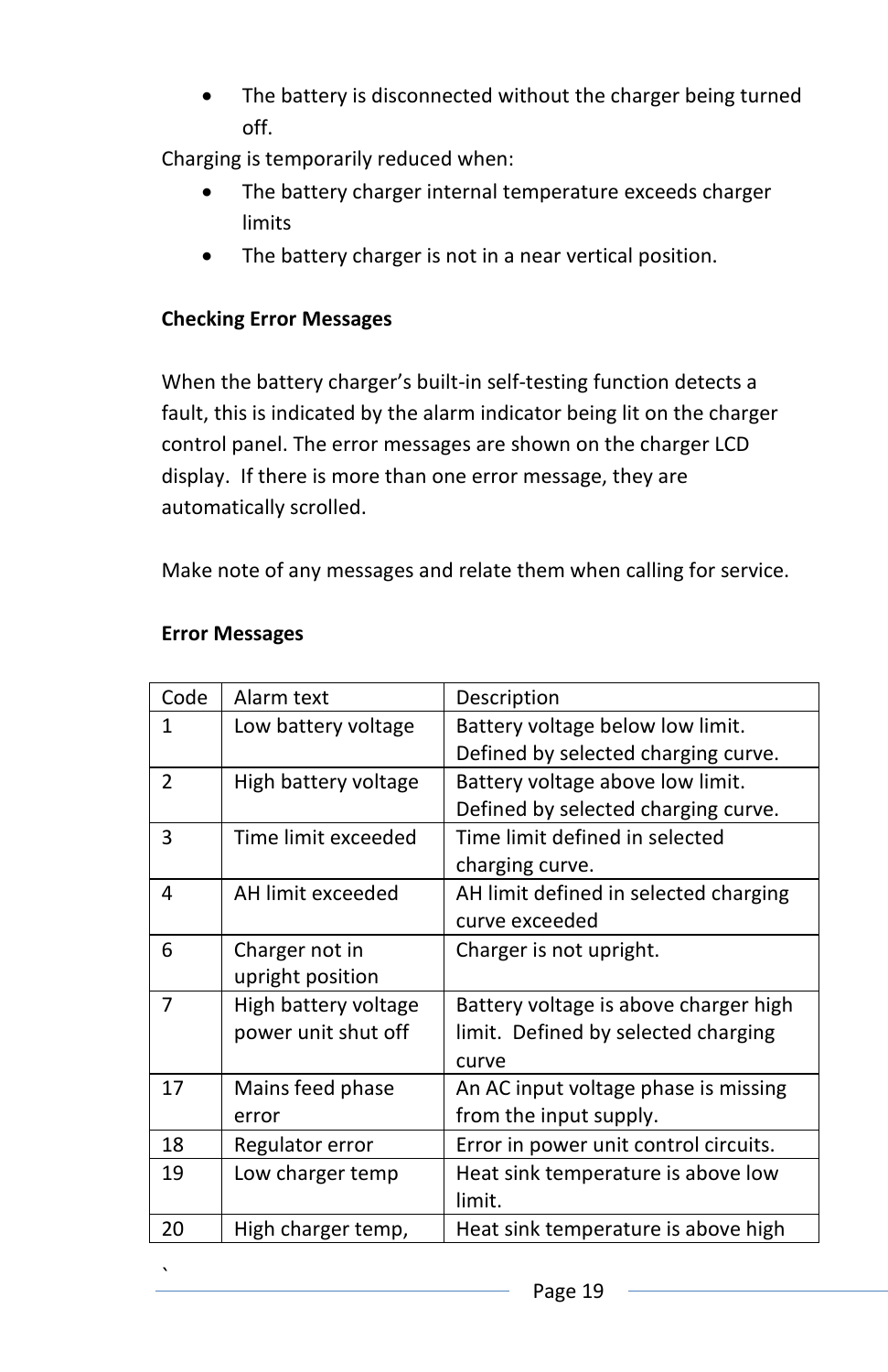|    | derating output                          | limit. Charger output is reduced to<br>lower heatsink temperature. |
|----|------------------------------------------|--------------------------------------------------------------------|
| 21 | High charger temp<br>power unit shut off | Hardware temperature protection is<br>active.                      |

For service assistance and parts ordering, contact:

**Ecotec Ltd. 262 Fox Drive Piqua, OH 45356 Phone: 937-606-2793 Fax: 937-606-2026**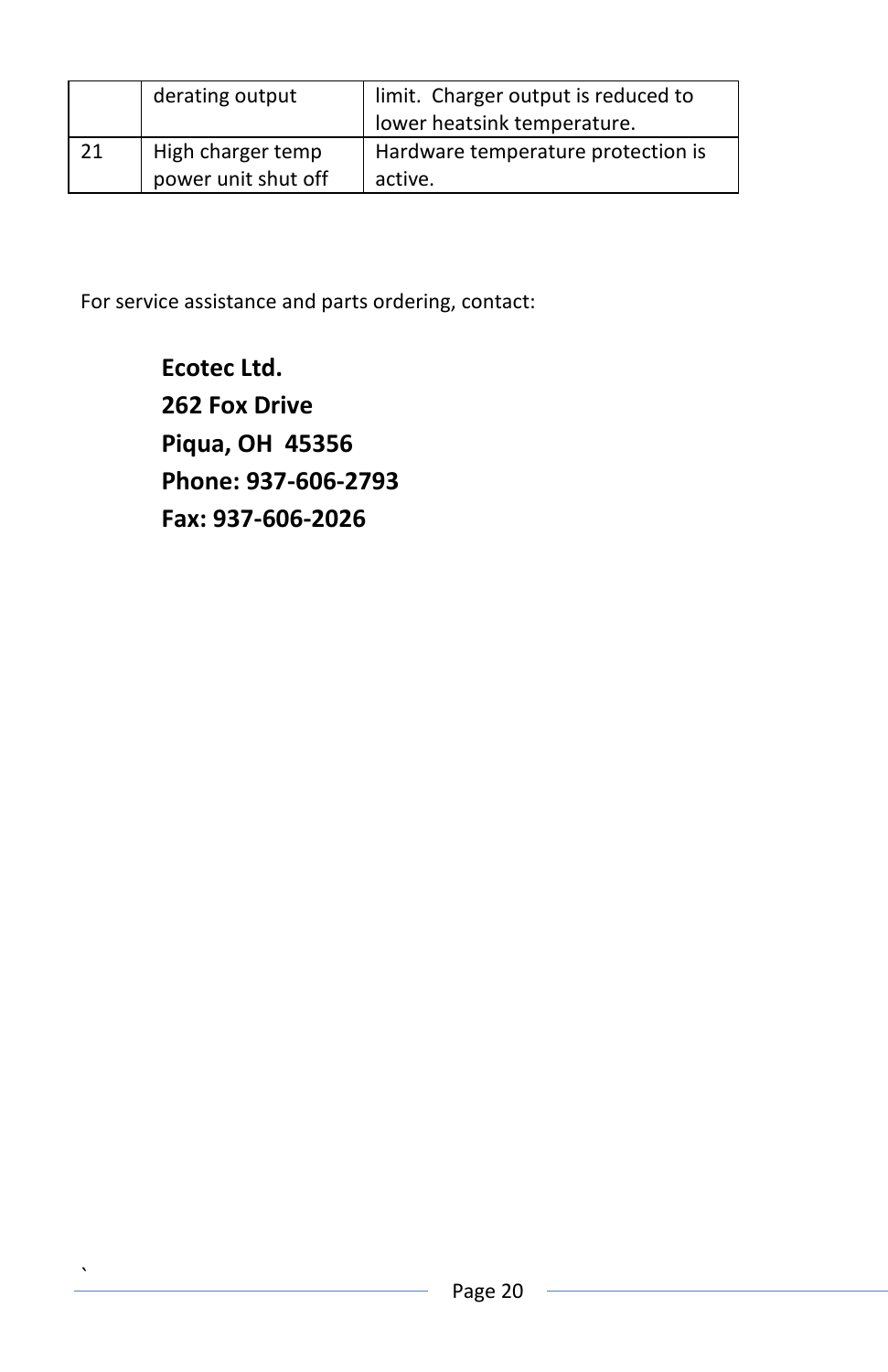## <span id="page-20-0"></span>**Appendix A - Charger Curve Setting**

The charger curve (or algorithm) can be set from the Charging Parameter menu of the first page of the Service Menu. There are 6 curve types available in this menu.

**Conventional Flooded Lead Acid, CFLA-01** – This curve is designed to recharge a 100% discharged battery in 8 hours, and is intended for use in single shift medium to light duty applications where the battery typically lasts through the full shift and is charged during the off shift periods. It is also intended for use with 2 and 3 shift applications where the battery is removed from the vehicle for charging.

**Ionic Mixing Flooded Lead Acid, CIMX-**01 – This curve is designed to recharge a 100% discharged battery in 8 hours, and is intended for use in single shift medium to light duty applications where the battery typically lasts through the full shift and is charged during the off shift periods. It is also intended for use with 2 and 3 shift applications where the battery is removed from the vehicle for charging. It differs from the conventional curve by using high rate charging current at a very low duty cycle during the finish charging phase to promote short, temporary high levels of gassing that mix the charger acid and prevent stratification of the acid in the cell.

**Opportunity 25A/100AH, OP25-01** – This curve is designed to opportunity charge a battery in the vehicle during break, lunch and shift change periods for 2 shift applications where the level of discharge is typically at or below 1.25 times the 80% rating of the battery (1.25 EBU) per day.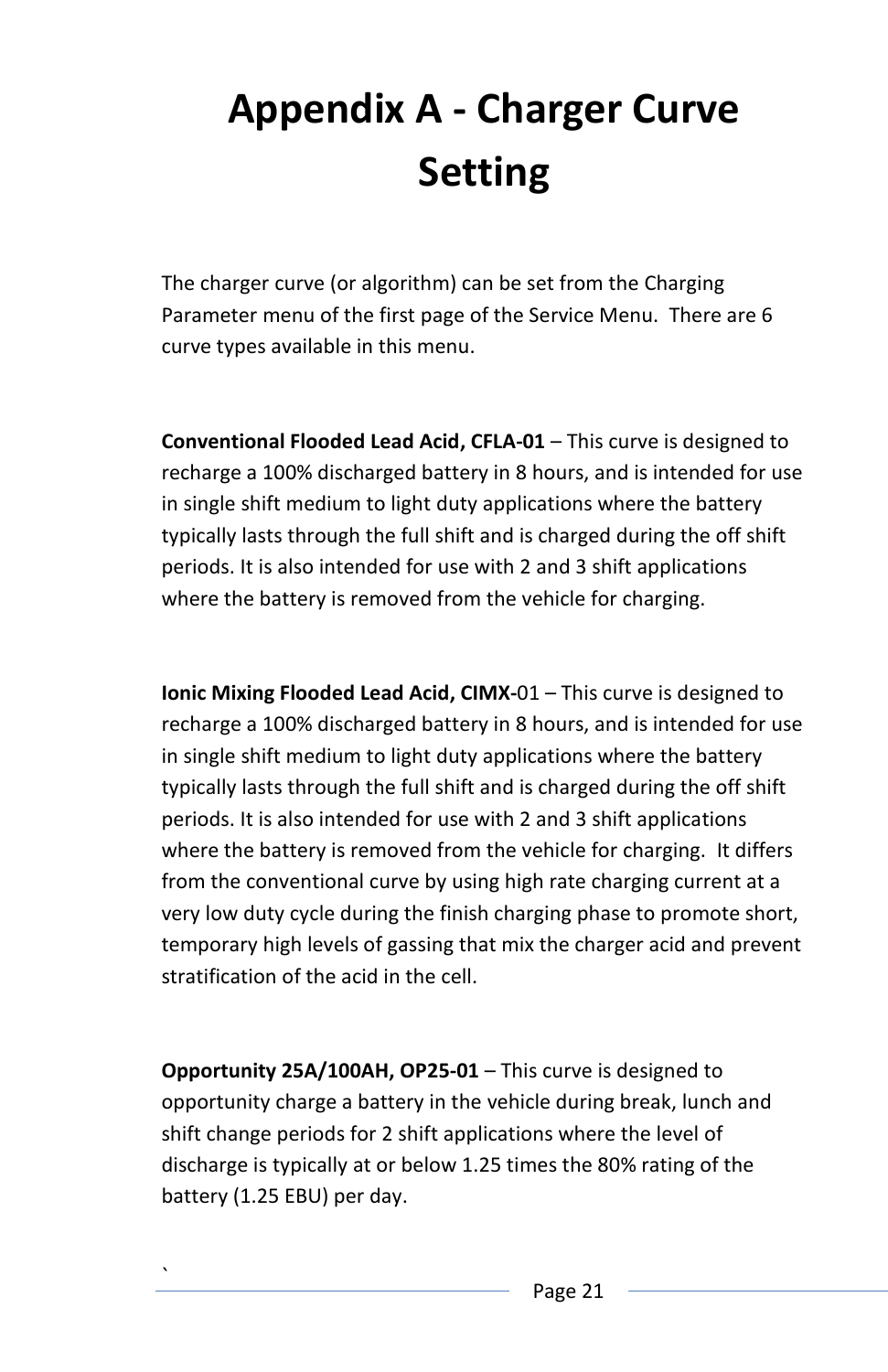**Opportunity 30A/100AH, OP30-01** – This curve is designed to opportunity charge a battery in the vehicle during break, lunch and shift change periods for 2 shift applications where the level of discharge is typically at or below about 1.37 times the 80% rating of the battery (1.37 EBU) per day.

**Opportunity 35A/100AH, OP35-01** – This curve is designed to opportunity charge a battery in the vehicle during break, lunch and shift change periods for 2 shift applications where the level of discharge is typically at or below about 1.49 times the 80% rating of the battery (1.49 EBU) per day.

**Opportunity 40A/100AH, OP40-01** – This curve is designed to opportunity charge a battery in the vehicle during break, lunch and shift change periods for 2 or 3 shift applications where the level of discharge is typically at or below 1.60 times the 80% rating of the battery (1.60 EBU) per day.

 **NOTICE: OPPORTUNITY CHARGING APPLICATIONS REQUIRE THOROUGH INVESTIGATION INTO THE ACTUAL BATTERY USAGE, CHARGE TIME AVAILIABLE AND AMBIENT TEMPERATURE. THE NUMBERS SUGGESTED ABOVE ARE TYPICAL IN NATURE AND DO NOT IMPLY ANY WARRANTY OR GUARANTEE OF OPPORTUNITY CHARGING APPLICATION SUCCESS.**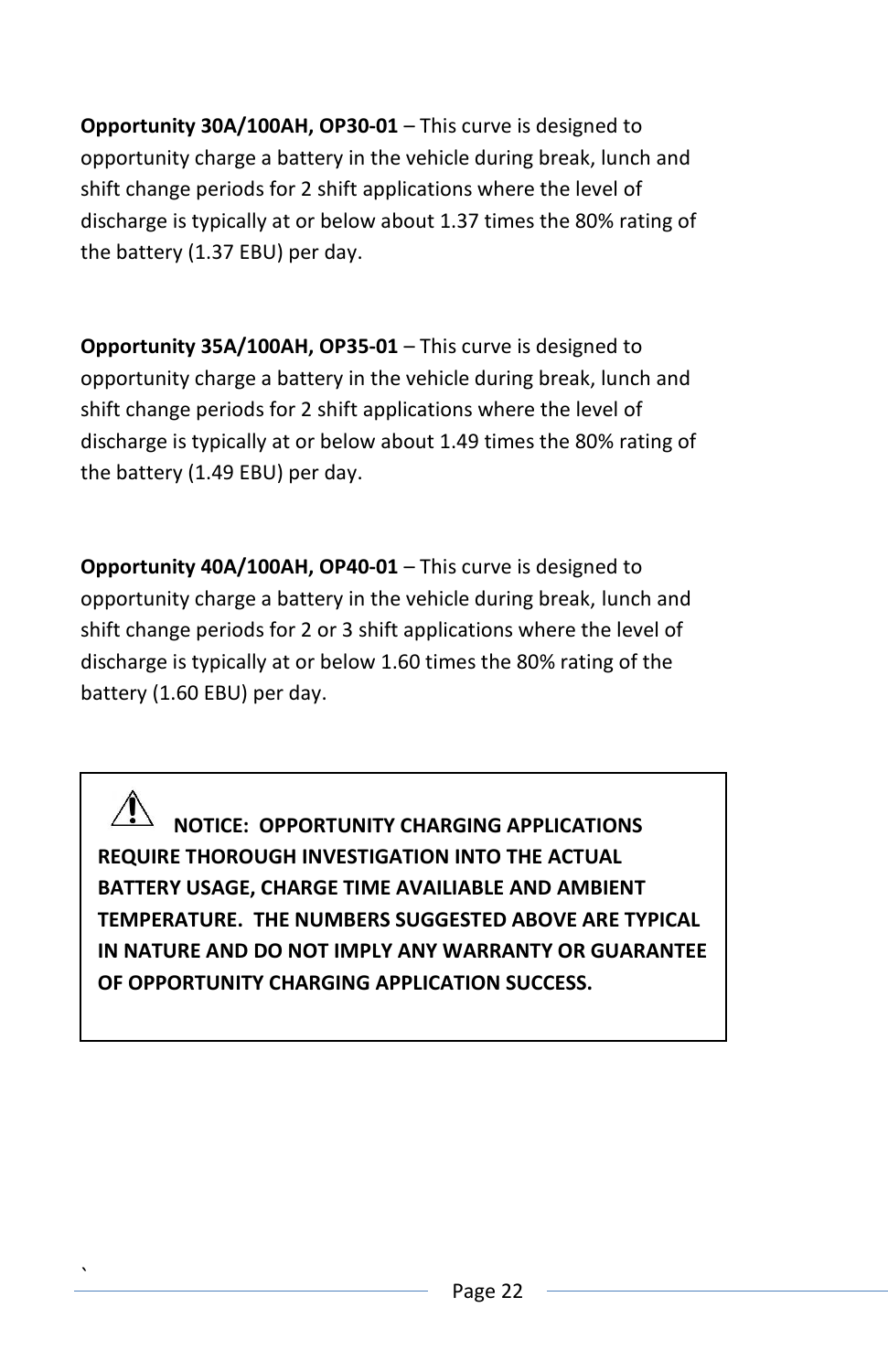### <span id="page-22-0"></span>**Appendix B - Best Battery Choice Setup**

The Best Battery Choice (BBC) feature allows the implementation of a "first-in-first-out" (FIFO) battery system without the addition of any hardware or software. This allows chargers to be set up in groups by battery type so they can signal to the battery room operator which battery has been off charge the longest and should be used next.

BBC setup steps

`

- 1 Enable Radio. See page 13. All chargers must be configured for the same channel.
- 2 Start network. First charger will require that a new network be started. Select this feature from the Radio menu screen on the first charger that is setup.

| Radio<br>Function<br>Enabled<br>Status not connected<br>Network settings<br>Start network<br>Join network |  |
|-----------------------------------------------------------------------------------------------------------|--|
|-----------------------------------------------------------------------------------------------------------|--|

3 Join network. The remaining chargers will need to be Joined to the network. Select this feature in the Radio Screen.

| Radio<br>Function<br>Status.<br>Network settings | Enabled<br>connected |
|--------------------------------------------------|----------------------|
| Network info<br>Join enable                      |                      |
| Leave network                                    |                      |

4 Enable the BBC Function to Enabled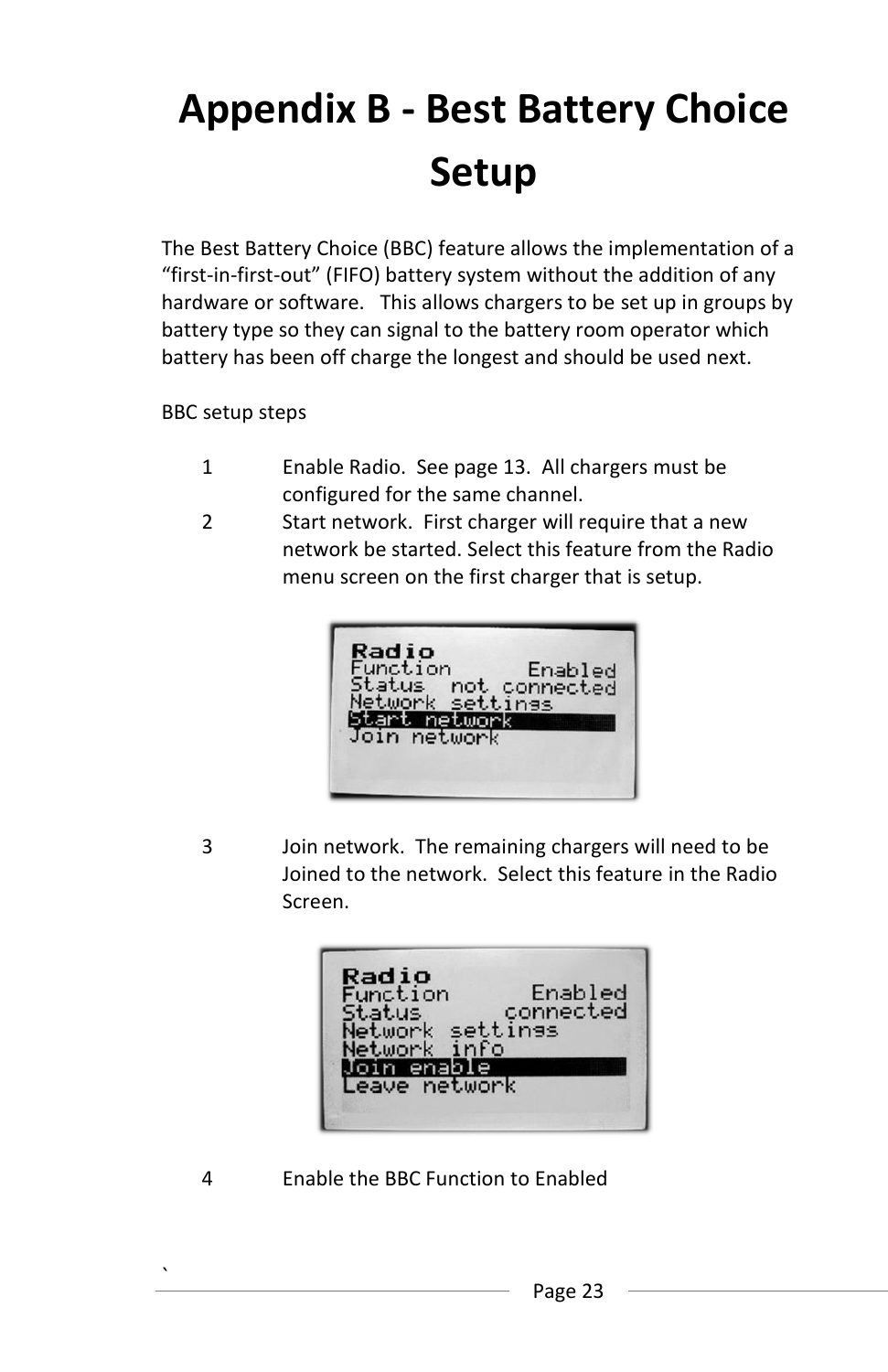5 Assign the same group ID (0-255) to all chargers for each battery type. Each battery type must be assigned to a unique group.

| BBC<br>Group ID | $\frac{1}{102}$ |
|-----------------|-----------------|
|                 |                 |

When the BBC functions are set, all chargers set to the same group, will communicate with each other and only the charger that has been fully charged the longest will light the green charge finished light. When the BBC function is active the main screen will only display either *Charging* or *Ready*.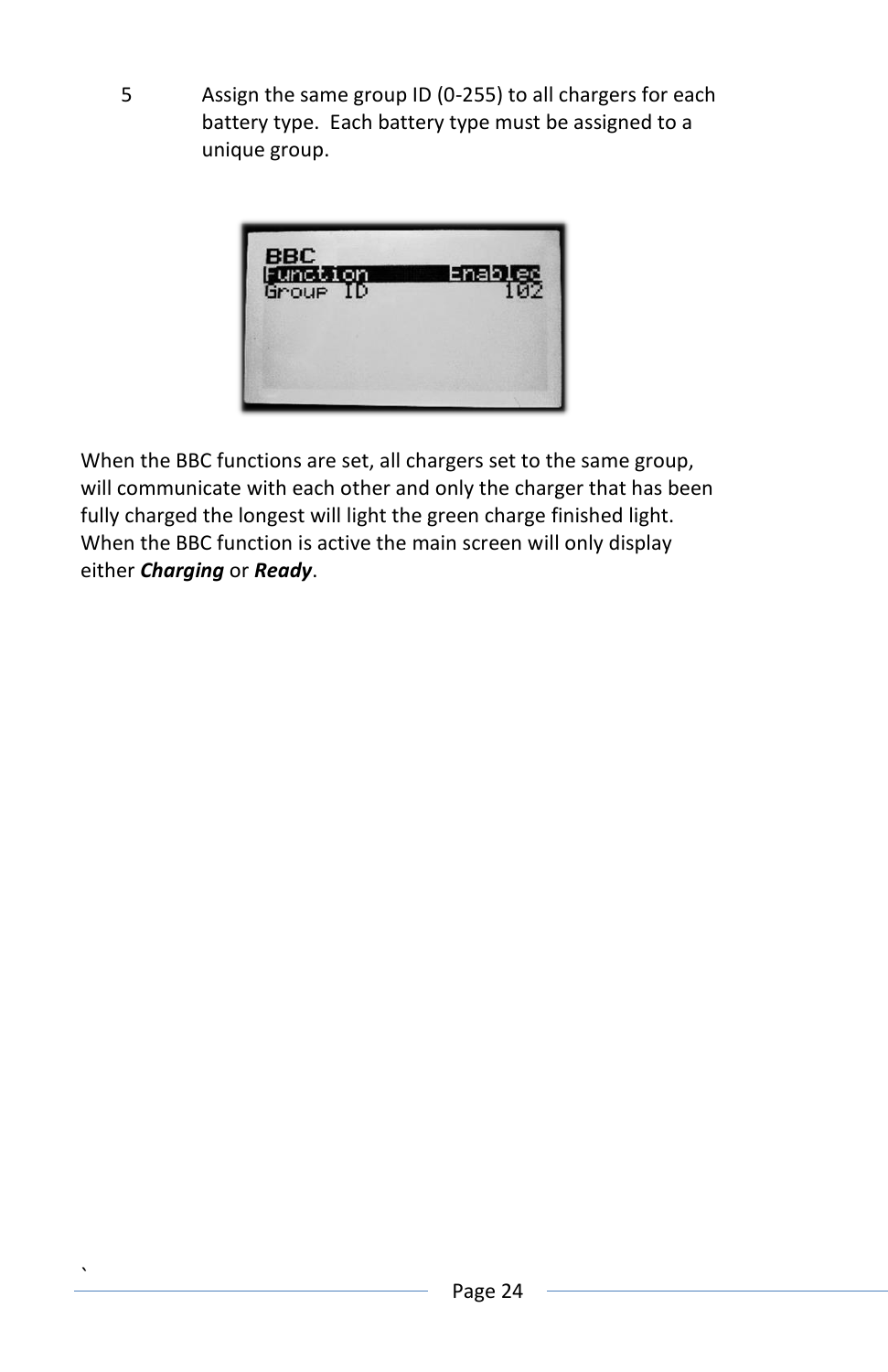Page 25

 $\overline{\phantom{0}}$ 

 $\lambda$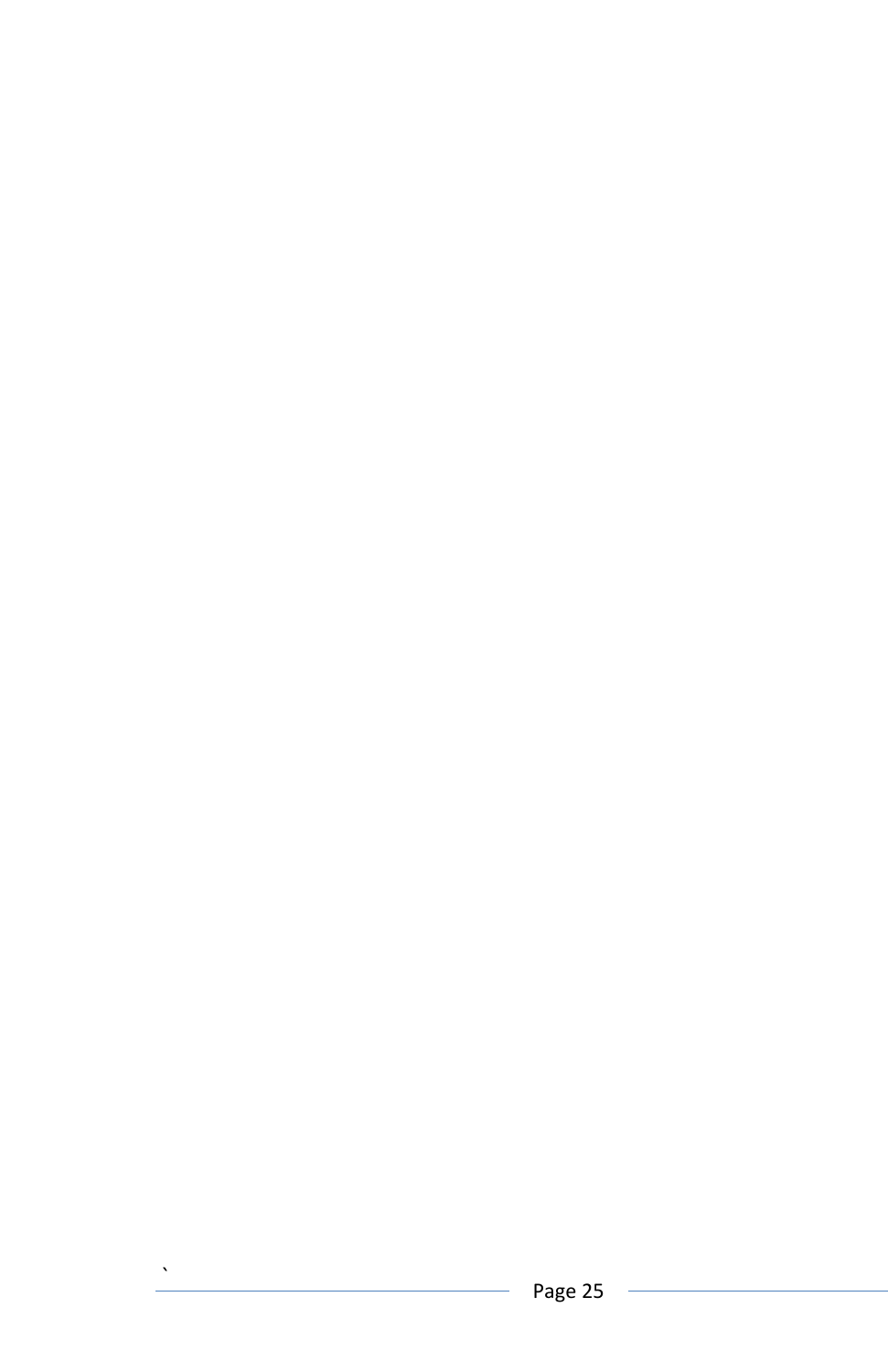

### **Warranty**

#### **Access Charger FOR INDUSTRIAL APPLICATIONS IN NORTH AMERICA**

Ecotec warrants each new Ecotec charging system for industrial application and use to be free from defects in material and workmanship. This product warranty applies to the original purchaser of the equipment provided that:

- 1) The Ecotec charger is installed, operated and maintained in accordance with the Ecotec printed installation and operating instructions.
- 2) The Ecotec charger is used under normal conditions for the purposes for which it was designed.
- 3) The Ecotec charger is not subject to misuse, negligence, accident or unauthorized modification. Misuse to include abnormal operating conditions (including exposure to chemicals, flames, extreme dust or extreme temperatures).
- 4) The Ecotec charger is properly serviced in accordance with Ecotec service guidelines and using Ecotec parts.
- 5) The Ecotec charger is used in accordance with Ecotec's performance ratings for the equipment.

This warranty is subject to the following provisions:

- 1) **Products and Parts Warranted:** Subject to the exceptions listed below each new Ecotec charger is warranted for a period of twelve (12) months covering parts and labor from the commencement of warranty period. The exceptions to this warranty is as follows:
	- Electronic PCB's are warranted for thirty-six (36) months covering labor and replacement parts, provided, however, that during the last twenty-four (24) months of this 36 months period the warranty covers replacement parts only – no labor or other services are included.
	- Power transformers are warranted for ten (10) years covering labor and replacement parts, provided, however, that the during the last nine (9) years of this ten year period the warranty covers replacement parts only – no labor or other services are included.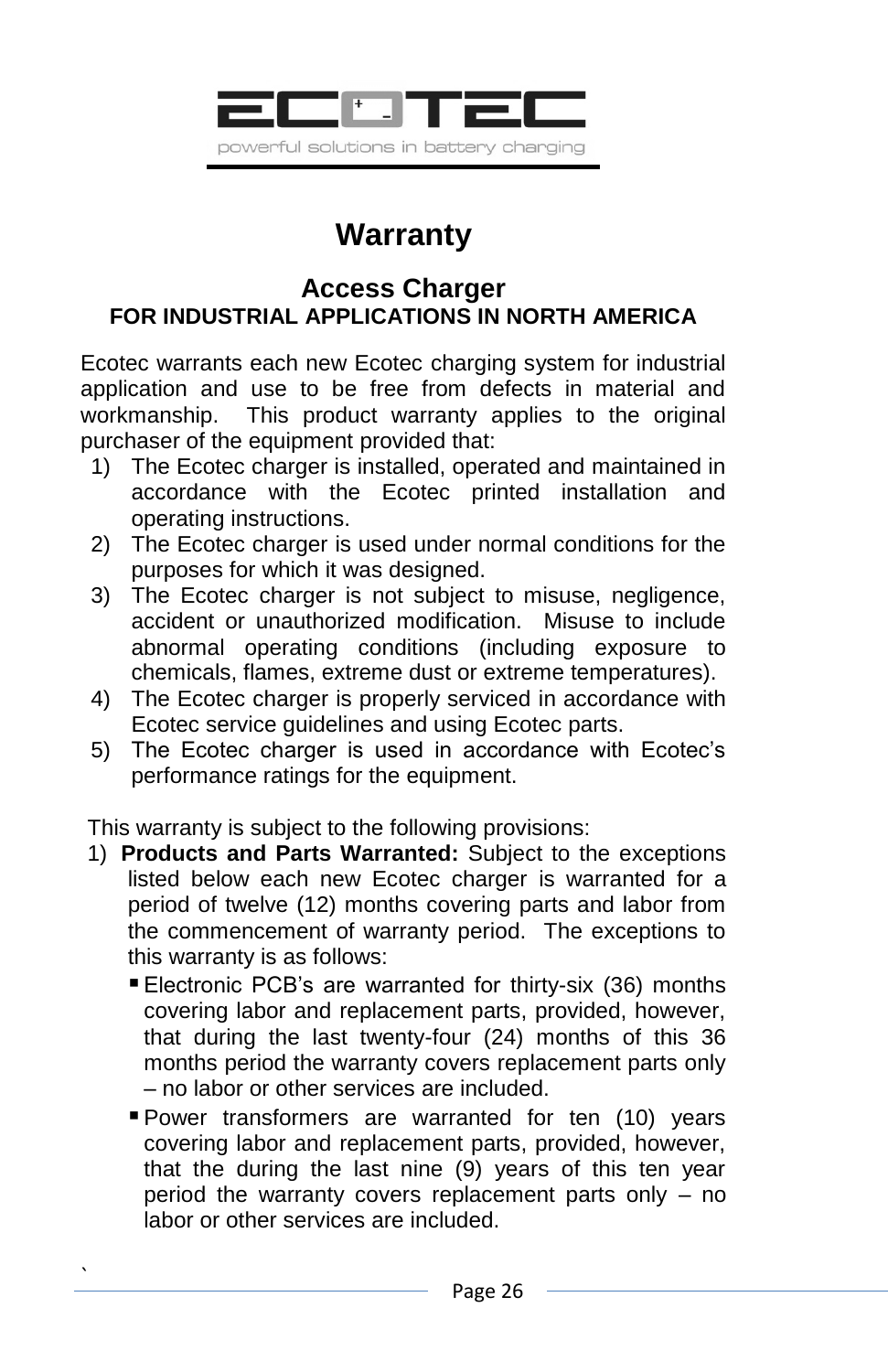- Accessories such as BMU's, Temperature sensors and Water level sensors, as applicable, are warranted for 1 year covering parts only.
- Filters, fuses, bulbs, power and communication cables and connectors and vehicle mounted attachments are not warranted unless found defective prior to first use by original purchaser.
- 2) **Commencement of Warranty Time Periods:** The warranty period shall commence on the date of installation provided, however, that under no circumstances shall this period exceed 30 days from date of shipment by Ecotec.
- 3) **Limitation of Liability:** Ecotec's liability is limited to the repair of any defects or, at Ecotec's option, the replacement of the defective product with the same or similar product. Purchaser shall assume the responsibility for the removal, re-installation and freight in connection with replacement components. Replacement and exchange parts will be warranted for the remainder of the original Ecotec's charger warranty period or for a period of ninety (90) days, whichever is greater.

Ecotec shall not be liable for direct or indirect, special or consequential damages in excess of such repair or replacement. In no event shall the purchaser be entitled to recover for contingent expenses resulting from, but not limited to, travel expenses, lodging, duties and taxes, rental or replacement equipment, loss of business or profits or any other commercial losses.

4) **Use of Defective Product:** Continued use of a defective Ecotec charger, unless approved by Ecotec, may void warranty.

**Except as stated above, all other warranties and conditions, either expressed or implied, including implied warranties of merchantability and fitness for a particular purpose, are excluded and buyer assumes all risks and liability resulting from use of the goods. Ecotec neither assumes nor authorizes any persons to assume for Ecotec any other liability in connection with the sale or use of the goods sold, and there are no verbal agreements or warranties collateral to or affecting this written warranty.**

Warning: At all times, safety must be considered an important factor in the installation, servicing and operation of the Ecotec charger, and only skilled, qualified technical assistance should be utilized.